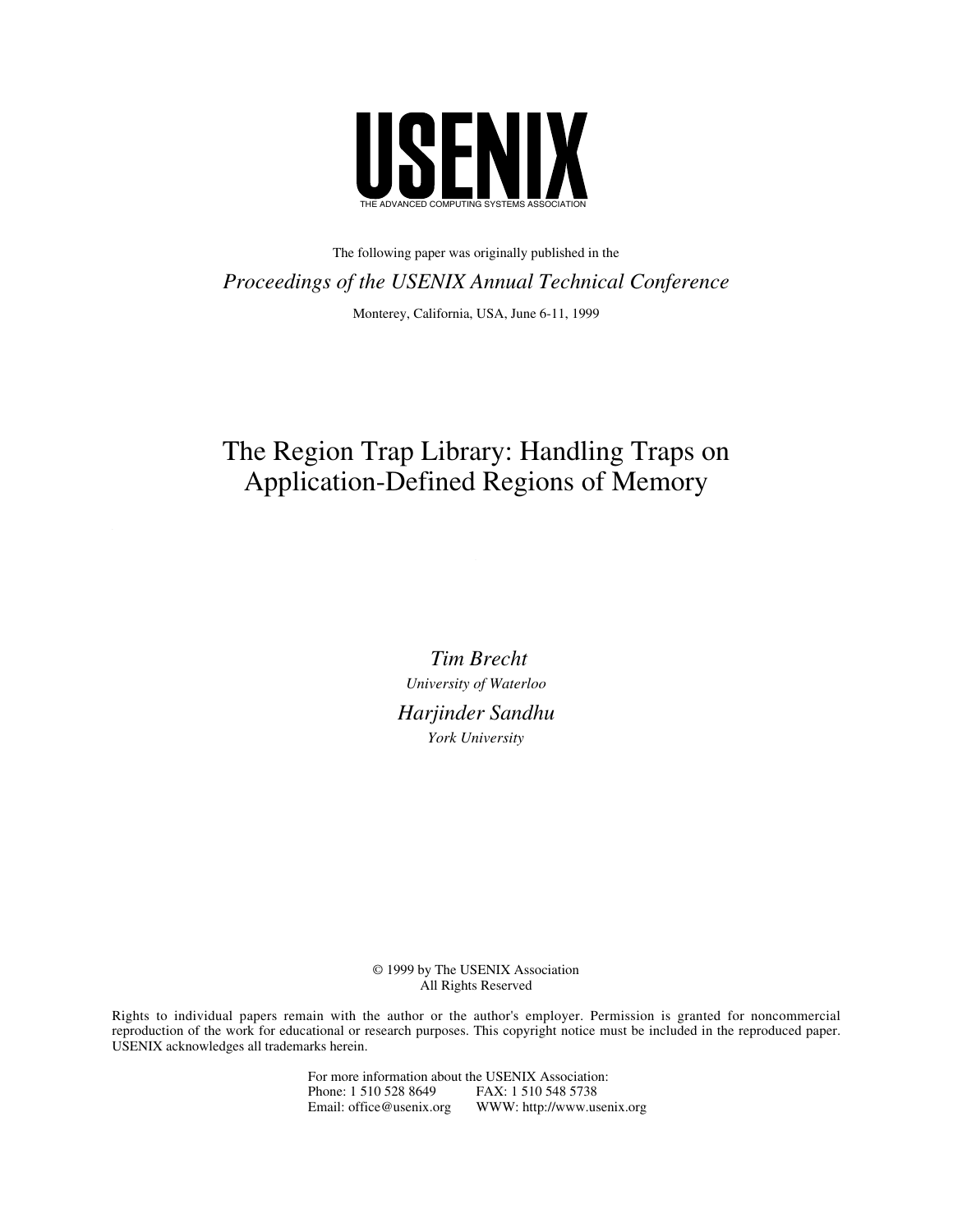# **The Region Trap Library: Handling Traps on Application-Defined Regions of Memory**

Tim Brecht *Department of Computer Science University of Waterloo, Waterloo, ON Canada* brecht@cs.uwaterloo.ca

#### **Abstract**

User-level virtual memory (VM) primitives are used in many different application domains including distributed shared memory, persistent objects, garbage collection, and checkpointing. Unfortunately, VM primitives only allow traps to be handled at the granularity of fixedsized pages defined by the operating system and architecture. In many cases, this results in a size mismatch between pages and application-defined objects that can lead to a significant loss in performance. In this paper we describe the design and implementation of a library that provides, at the granularity of application-defined regions, the same set of services that are commonly available at a page-granularity using VM primitives. Applications that employ the interface of this library, called the Region Trap Library (RTL), can create and use multiple objects with different levels of protection (i.e., invalid, read-only, or read-write) that reside on the same virtual memory page and trap only on read/write references to objects in an invalid state or write references to objects in a read-only state. All other references to these objects proceed at hardware speeds.

Benchmarks of an implementation on five different OS/architecture combinations are presented along with a case study using region trapping within a distributed shared memory (DSM) system, to implement a regionbased version of the lazy release consistency (LRC) coherence protocol. Together, the benchmark results and the DSM case study suggest that region trapping mechanisms provide a feasible region-granularity alternative for application domains that commonly rely on pagebased virtual memory primitives.

# **1 Introduction**

Modern operating systems typically export to the userlevel the ability to manipulate the protection levels of virtual memory pages and to handle traps to those pages

Harjinder Sandhu *Department of Computer Science York University, Toronto, ON Canada* hsandhu@cs.yorku.ca

from within an application. Although originally intended for user-level virtual memory management, these mechanisms have been used in many application domains beyond those for which they were originally designed, including distributed shared memory, persistent stores, garbage collection and checkpointing. Unfortunately, pages are often the wrong unit for data management, since their size is fixed by the operating system and architecture and this size usually has little in common with the size of variable-length data objects defined within an application. When multiple data objects with different access patterns occupy the same virtual memory page, a trap to one object on the page may adversely affect the state of any other object on the same page. Conversely, for data objects that cross page-boundaries, traps must typically be handled one page at a time and may incur greater overhead than necessary.

A variety of mechanisms have been proposed for managing data at finer granularity or at a granularity defined by the application. There has been much research, for example, on the use of software checks, inserted by the compiler prior to memory references, to determine the status of persistent objects in a persistent store (e.g., White [26] and Moss [18]). Some systems have also used software checks to implement fine-grained sharing or write collection in a distributed shared memory (DSM) system e.g., Shasta [22], Blizzard-S [23], and Midway [6]). Although the trade-offs between incurring a small software check overhead on common memory references versus a large overhead on traps (which are much less common) have been studied from an efficiency point of view (Hosking and Moss [10], Zekauskas *et al.* [28], Thekkath and Levy [25]), one of the advantages of VM trap handling mechanisms seems to be their availability on most modern operating systems and architectures. Other object-based DSM systems have explored the use of program-level constructs to explicitly inform the system when shared objects are referenced (e.g., Orca [5], Amber [9], Midway [6] and CRL [13]). Although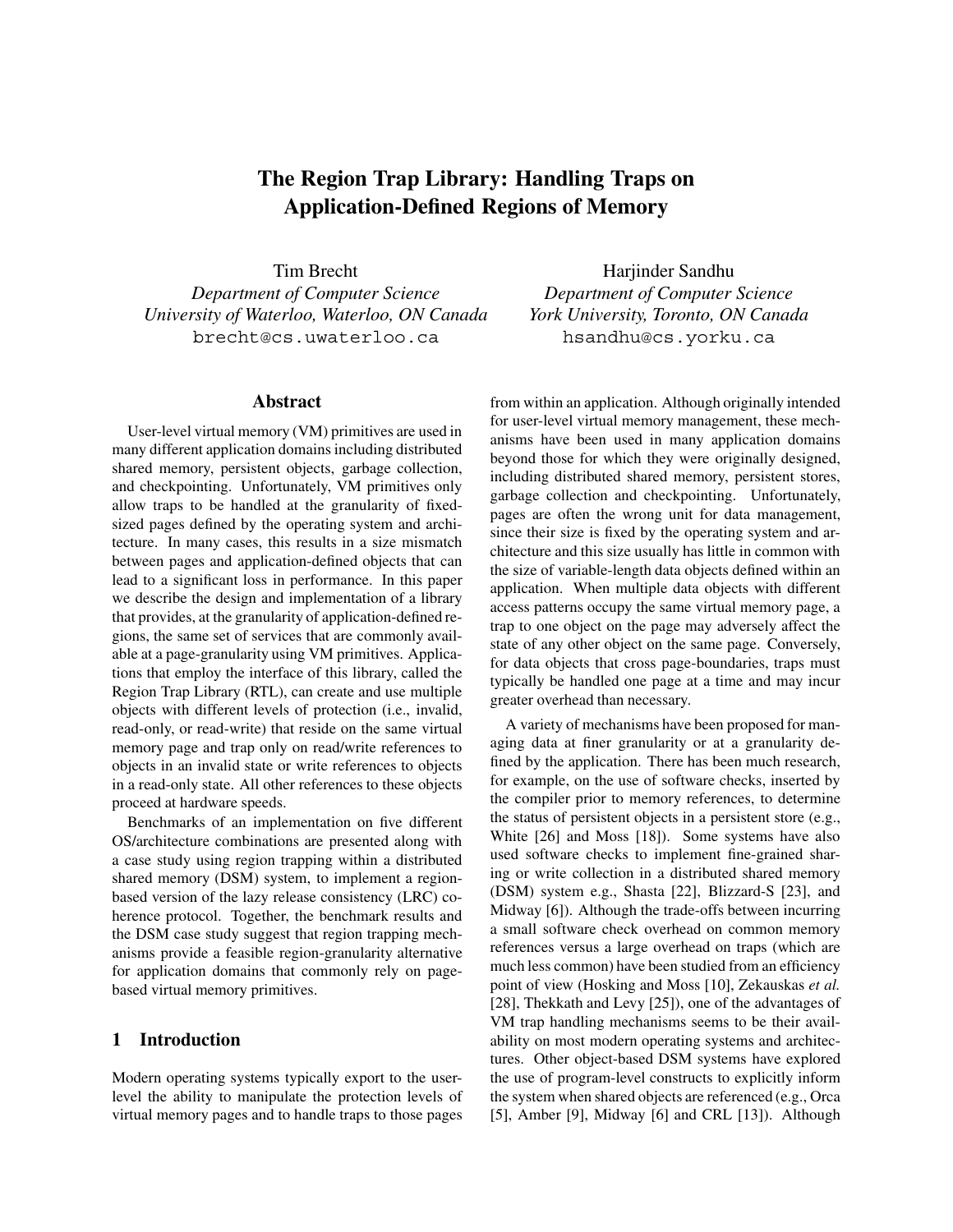these systems avoid the need for both software checks and traps, they also impose a more restrictive programming model on the user.

In this paper, we present the design of mechanisms for providing, at the granularity of application-defined regions of memory, the same set of services that are commonly available at a page-granularity using virtual memory primitives. These mechanisms, implemented as a C library called the Region Trap Library (RTL), use a combination of pointer swizzling and virtual memory protection to provide a portable set of primitives for manipulating protection levels to regions and for handling traps to regions from within an application domain (and they do not depend on features of a particular programming language). Thus, for example, if three regions A, B, and C use the RTL interface and occupy the same virtual memory page, and A is in an invalid state, B is in a read-only state, and C is in a read-write state, the RTL mechanisms will generate a trap on a read or write reference to A or a write reference to B, but allow read/write references to C and read references to B to proceed at hardware speeds. The RTL mechanisms also allow an application domain to map the same region at different protection levels for different threads within the same address space, and to determine both the set of regions that have been modified since a previous check and the set of modified addresses within those regions. Together, these services form a superset of those commonly offered by the operating system through VM primitives at a page-granularity and listed by Appel and Li in their paper discussing the requirements of application domains that make use of VM primitives [4].

One of the main contributions of the mechanisms described in this paper is that they are general purpose (i.e., they can be used in different application domains and languages) and they can be ported to many different modern architectures and operating systems. While earlier papers have discussed the use of pointer swizzling for object faulting [10][25], to our knowledge pointer and register swizzling have been implemented previously only within an interpreted Smalltalk environment and specifically for persistent storage [10]. Earlier systems have also not considered the problem of providing more than one level of protection using these techniques, or the problem of providing a solution that can work across different architectures or in application domains other than persistent storage and garbage collection. We have currently implemented the RTL mechanisms on several operating system/architecture combinations: Solaris/MicroSparc, Solaris/UltraSparc, IRIX/R4400, AIX/PowerPC, and LINUX/Pentium, and explored their use within a distributed shared memory system. We present some of the issues involved in the design and implementation of these mechanisms on different systems and the overhead incurred by these mechanisms on each of these different systems. We also describe the implementation and use of these mechanisms for a region-based version of the *lazy release consistency* protocol within the TreadMarks DSM system. In the DSM case study, we find that the overhead estimates for region trapping account for less than 1% of the parallel execution time in five of the six applications examined, and 6% in the other application. The use of regions rather than pages for sharing data also leads to significant improvements (up to 41%) in performance for the applications used in this study.

An overview of this paper follows. Section 2 presents some of the background and related work for the ideas presented in this paper. Section 3 describes the design and implementation of the Region Trap Library. Section 4 presents the results of some micro-benchmarks that compare the overhead of region trapping mechanisms to page-based VM primitives. Section 5 presents our case study using region trapping within a DSM environment. In Section 6 we discuss the potential and limitations of our approach and present our conclusions in Section 7.

# **2 Background and Related Work**

Our goal in this paper is to explore the design and implementation of mechanisms for modern architectures and modern operating systems that offer the same set of services typically provided through virtual memory primitives, but at the granularity of user-defined regions. Appel and Li, in their paper on virtual memory (VM) primitives for user applications, list the set of services commonly required by applications that make use of these VM primitives [4]. These services, generalized to include region-based primitives in addition to VM primitives, are shown in Table 1. These services are available in some form or another on virtually all modern architectures but only at a page-granularity. Some very early architectures (e.g., the Burroughs 6000 series of computers [16]) once provided non-page granularity support for handling traps and managing data from user applications, but such support is not available on any modern architectures.

The mechanisms we propose use pointer swizzling for region trap handling. Pointer swizzling has been used previously in persistent object and garbage collection systems. In a persistent object system, pointers to objects may have different representations when they reside on disk than when they reside in memory, and pointer swizzling is used to update the values of pointers when objects are brought into memory or written out to disk. Most implementations use either software checks to detect references to invalid objects (see White [26] for a review) or VM page trapping mechanisms to fault ob-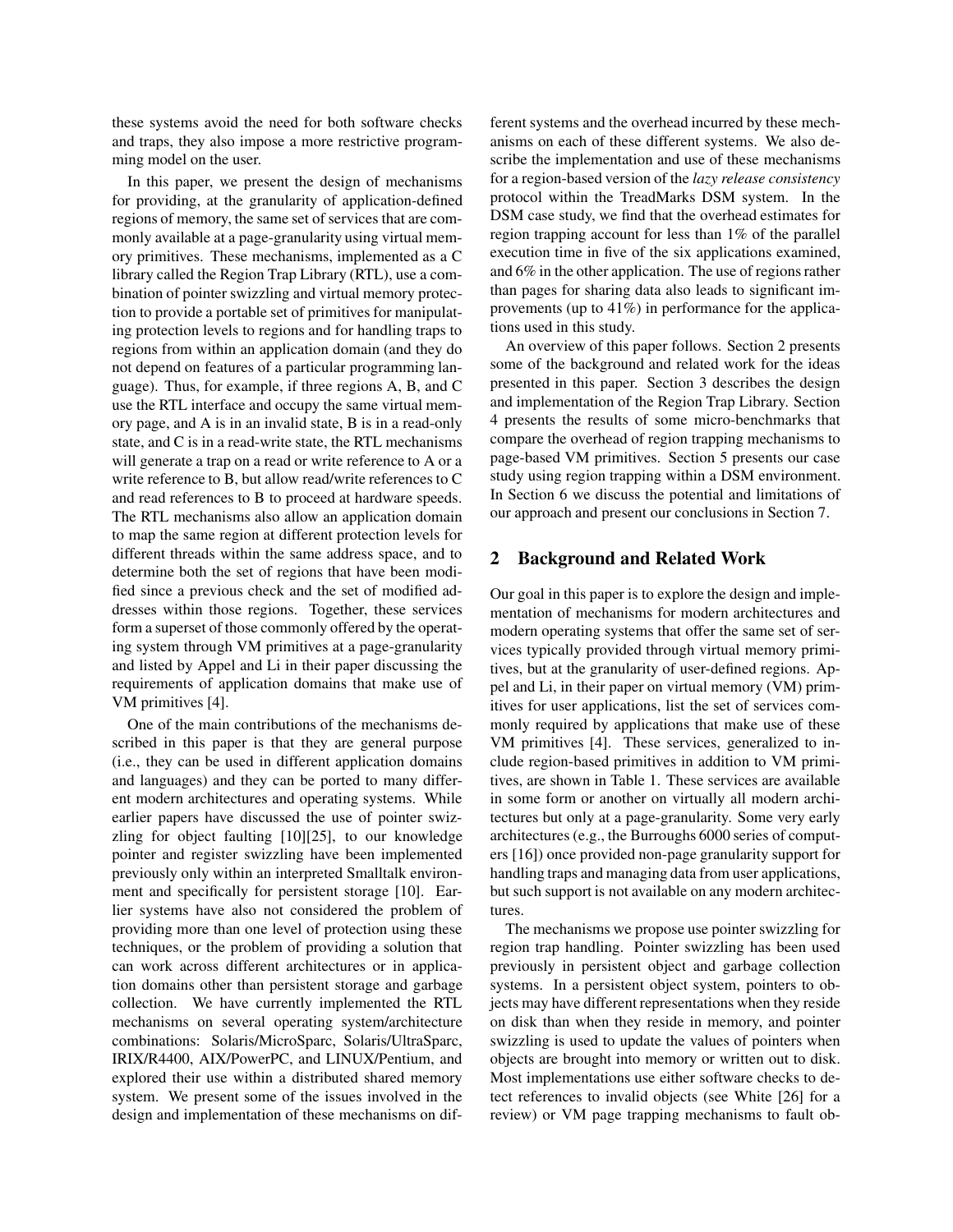| Primitive         | Description                                   |
|-------------------|-----------------------------------------------|
| TRAP              | handle traps to {page,region} in user handler |
| PROT <sub>1</sub> | decrease accessibility of a {page, region}    |
| <b>PROTN</b>      | decrease accessibility of N {pages, regions}  |
| <b>UNPROT</b>     | increase accessibility of a {page, region}    |
| <b>DIRTY</b>      | return the list of dirty {pages, regions}     |
| MAP <sub>2</sub>  | map physical {page,region} at two different   |
|                   | addresses at different protection levels,     |
|                   | in the same address space                     |

Table 1: Description of services typically required of applications using page-based VM primitives, and analogous region-based RTL services.

jects into memory at a page-granularity (e.g., Texas [24] and Objectstore [15]).

Hosking and Moss [10] implemented a technique called *object faulting* within an interpreted Smalltalk environment. In their strategy, pointers to a persistent object are swizzled to refer to a fault block that lies on a protected page. This fault block acts as a stand in for the object when it is not in memory. A reference to the object generates a trap, and the object is faulted in to memory. In this scheme, references to the object once it is brought into memory are indirect, unless, as suggested by Hosking and Moss, a garbage collection system is used that can recognize these indirect references and convert them to direct references. Although this strategy provides some advantages over persistent object systems that use page-granularity trapping mechanisms or software checks prior to each memory reference, its implementation is language dependent and it makes extensive use of virtual method invocation and built-in indirect references to objects within an interpreted Smalltalk environment.

Thekkath *et al.* describe the use of *unaligned access traps* for object faulting [25]. Unaligned access traps are generated by some architectures on memory references to data that should to be word aligned but is not. This mechanism was used for fast synchronization in the APRIL processor [2]. Using this approach for object faulting, pointers to an object would be swizzled so that they are unaligned, and a subsequent dereference to the pointer would generate an unaligned access trap that could be handled by the application. However, this strategy, while providing a language independent solution to object granularity trap handling, cannot be used on architectures that do not support unaligned access traps (e.g., the PowerPC architecture), and will only work in limited cases on architectures that support unaligned traps for some memory reference instructions but byte level accesses for others (e.g., the SPARC architecture).

The mechanisms we describe in this paper are similar in some respects to these latter two strategies, but are designed to provide greater functionality using mechanisms that do not depend on features of a particular programming language, and in an architecturally portable fashion. Many applications that use page-based virtual memory primitives require the ability to trap on read/write references to inaccessible pages *or* on write references to read-only pages. However, the use of unaligned access traps, as well the strategy proposed by Hosking and Moss, provide only the ability to trap on inaccessible objects. One level of protection may be sufficient in the context in which these earlier strategies have been proposed (to fault objects into memory), but they do not suffice in many other contexts. This includes checkpointing applications, where the system has to be able to detect write operations to objects that are either in a read-only or invalid state, or in the implementation of coherence protocols within a distributed shared memory system, where the system typically needs to be able to obtain updates to an object on read references in an invalid state and to mark changes to the object on write references in the invalid or read-only state.

# **3 The Region Trap Library**

In this section, we describe the design and implementation of the Region Trap Library (RTL). We begin by describing the interface to the RTL.

# **3.1 RTL Interface**

Applications that use the RTL must identify the areas of memory that are to be managed as regions, the set of pointers that are used to reference regions, and a handler function that will be invoked when a region trap occurs. A variety of primitives are provided for specifying each. To identify regions, an application may use a memory allocator called region alloc(size) to both allocate and define a region, or define a previously allocated range of memory as a region using region define(addr, size). An additional parameter may be provided to these functions that identifies a pointer that will be used to reference that region. A region pointer identified in this way is referred to as a *bounded* region pointer, since it can only be used to refer to the specified region. Additional bounded pointers to the same region can be specified using a primitive called region bptr(&ptr1, &ptr2), which indicates that ptr2 will be used to refer to the same region as ptr1. *Unbounded* region pointers, those that may refer to any region, can be specified using a primitive called region ptr(&ptr). Region pointers can be destroyed using a call to region ptr free(&ptr). The region ptr and region ptr free calls are used to maintain a list of pointers associated with each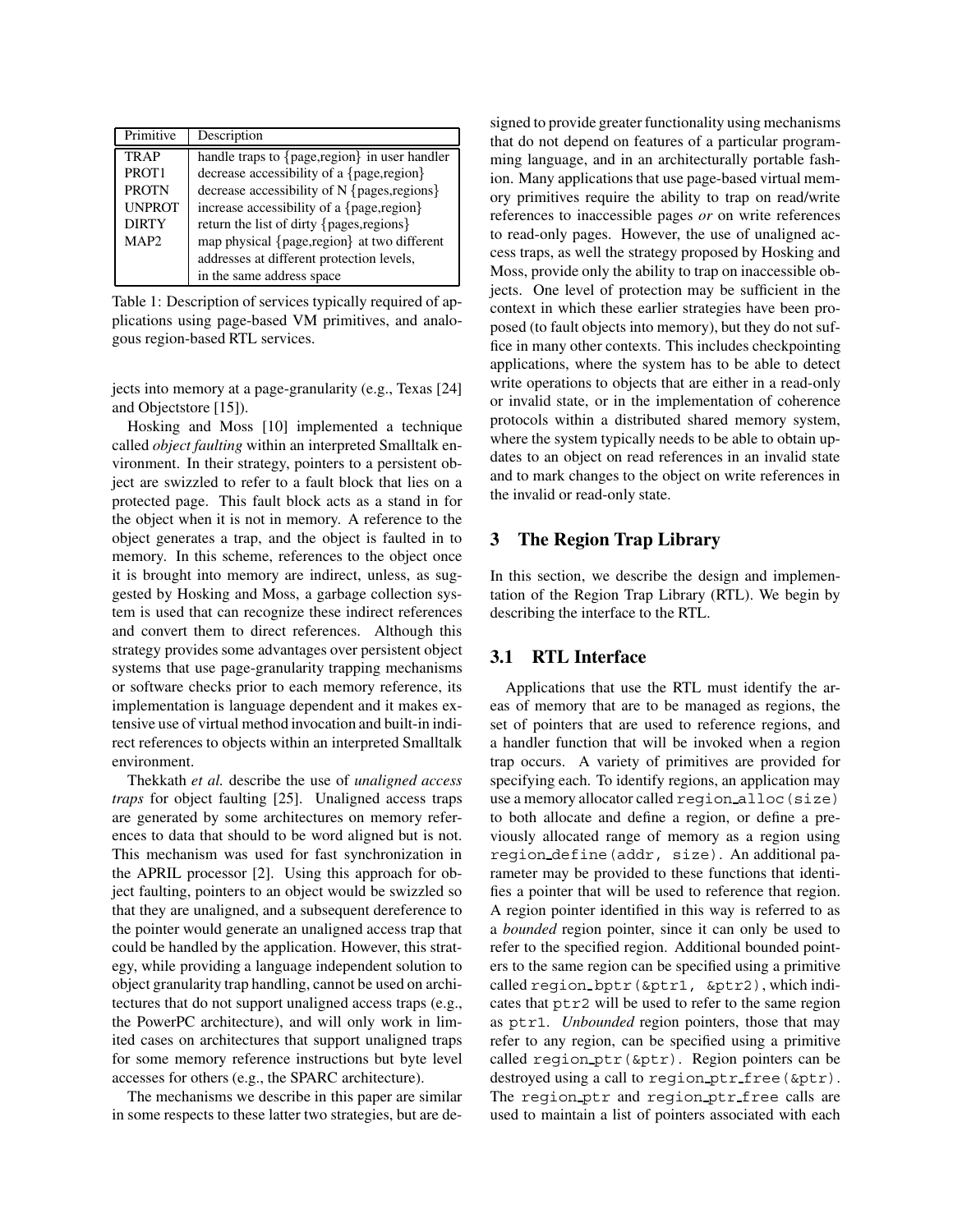| Page-based trapping             | RTL region trapping with a                  | RTL region trapping with an    | RTL region trapping with                  |
|---------------------------------|---------------------------------------------|--------------------------------|-------------------------------------------|
| using VM primitives             | bounded region pointer                      | unbounded region pointer       | C++ pointer declaration                   |
| $char *x:$                      | $char *x:$                                  | $char *x:$                     | region_ptr <char <math="">*&gt; x;</char> |
| struct sigaction s1,s2;         |                                             |                                |                                           |
|                                 | $\cdots$                                    | $\cdots$                       | $\cdots$                                  |
| $x = \text{valloc}(N)$ ;        | $x =$ region alloc(N, &x);                  | $x =$ region alloc(N);         | $x = region$ alloc(N);                    |
|                                 | $\cdots$                                    | $\cdots$                       | $\cdots$                                  |
| $s1$ sa handler = page handler; |                                             | region $ptr(&x);$              |                                           |
| sigaction(SIGSEGV, &s1, &s2);   | region_handler $(x, \text{reg\_handler})$ ; | region_handler(x,reg_handler); | region_handler(x,reg_handler);            |
| mprotect(x, N, PROT, READ);     | region protect(x,PROT READ);                | region protect(x,PROT READ);   | region_protect(x,PROT_READ);              |
|                                 | $\cdots$                                    |                                |                                           |
| $a = x[0];$ /* no trap */       | $a = x[0]$ ; /* no trap */                  | $a = x[0]$ ; /* no trap */     | $a = x[0];$ /* no trap */                 |
| $x[1] = 1$ ; /* trap */         | $x[1] = 1$ ; /* trap */                     | $x[1] = 1$ ; /* trap */        | $x[1] = 1$ ; /* trap */                   |
| $x[2] = 2$ ; /* no trap */      | $x[2] = 2$ ; /* no trap */                  | $x[2] = 2$ ; /* no trap */     | $x[2] = 2$ ; /* no trap */                |

Table 2: Example of how regions are defined in the RTL using both the C and C++-style declaration of region pointers, and compared to the analogous code using page-based virtual memory mechanisms.

| Trap handler for virtual memory primitives       | Trap handler for region trapping library      |
|--------------------------------------------------|-----------------------------------------------|
| page_handler(signal-context)                     | reg.handler(region-trap-context)              |
|                                                  |                                               |
| $char * addr = faulty; address();$               | $char * addr = faulty; address();$            |
|                                                  |                                               |
|                                                  |                                               |
| if (is a write fault)                            | if (is a write fault)                         |
| mprotect(addr,page_size,PROT_READ   PROT_WRITE); | region_protect(addr, PROT_READ   PROT_WRITE); |
| else                                             | else                                          |
| mprotect(addr,page_size,PROT_READ);              | region_protect(addr, PROT_READ);              |
|                                                  |                                               |

Table 3: Skeletons of trap handler functions contrasting the way traps are handled using virtual memory primitives and the region trapping mechanisms.

region. Later, when protection levels are changed for a region each of these pointers will be swizzled by the RTL (see Section 3.2 for further details).

All calls to allocate or define regions, or to modify protection levels, update the region pointers that are declared by the user to reference that particular region. Region pointers can be used in the same way as other C pointers including the ability to use offsets within a region and to manipulate pointers using pointer arithmetic. The only restriction is that pointers not explicitly identified to the RTL should not be used to reference regions allocated or defined by the RTL.

The region handler function, potentially a different one for each region, can be provided as an additional parameter when the region is defined, or it may be specified separately using a primitive called region handler. Region protection levels are set using a function called region protect. Protection levels are specified as they are for the VM primitive mprotect, as PROT NONE (to trap on any subsequent reference to this region), PROT READ (to trap only on subsequent write references to this region), and PROT READ|PROT WRITE (to enable all read or write references to this region).

These C functions present a low-level interface that is intended to mimic corresponding page-based VM primitives whenever possible. Table 2 shows how VM primitives (column 1) and RTL primitives using this C interface (columns 2 and 3) are used for handling traps, to virtual memory pages in the former case and for regions in the latter case. Table 3 shows the skeleton of analogous application trap handler functions for both the VM and region trapping cases. While the use of C as an interface permits this library to be used in virtually any language environment, the semantics of C are such that a programmer using this interface directly would have to exercise some discipline in the way regions and region pointers are defined and used. For instance, there is no way in C to indicate to the RTL when a pointer is declared that it will be used to refer to regions, and to automatically inform the RTL library that a pointer is no longer being used to refer to regions when the scope within which it was declared has ended. This necessitates the use of the routines region ptr (and region ptr free for pointers that are not declared globally) when using the C interface directly.

Within specific languages and application domains, higher-level interfaces can be built that provide more el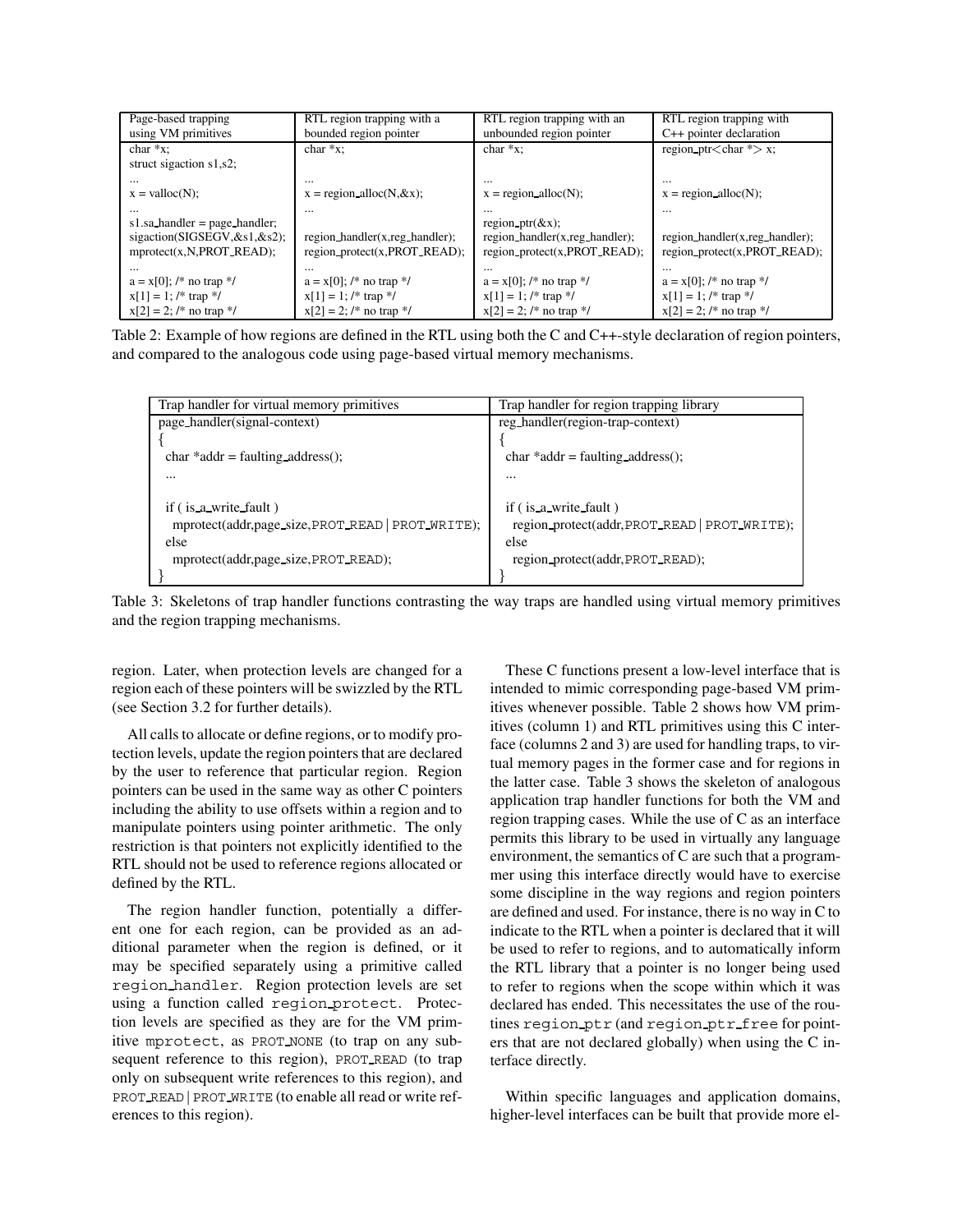egant ways to define regions, region pointers, and trap handlers. In C++, for example, the template facility provides a means to simplify the way in which region pointers are allocated and deallocated from the RTL, through a region pointer wrapper class as shown in column 4 of Table 2. Using C++ templates, the declaration of a region pointer as region ptr<type  $\star$  is sufficient both as a declaration of the pointer and an indication to the RTL that this pointer will be used to refer to regions. Calls to the RTL functions region ptr and region ptr free are made automatically from within the constructor and destructor for this pointer class. The access operators for these wrapper classes are overloaded so that references to a pointer declared in this way are statically replaced by the compiler with direct pointer references.

# **3.2 Implementing Protection Levels**

Within the RTL, three separate memory areas are maintained, an *invalid* area, a *read-only* area, and a *readwrite* area. The invalid area does not occupy any physical memory and may in fact be outside of the address space of the process (e.g., in the kernel's address space). The other two areas are each composed of a set of virtual memory pages that are mapped into the user address space. In the read-only area, all pages are mapped readonly, and in the read-write area, all pages are mapped read-write. Space is allocated to a specific region in each of these areas on demand and according to the protection levels that are used for that region. When region protection for a particular region is set to  $x$  (where  $x$  is invalid, read-only, or read-write), pointers to that region are swizzled so that they refer to the copy of the region occupying pages in the area mapped to protection level <sup>x</sup>. This strategy is illustrated in Figure 1.

If a region is currently in an invalid state, pointers to that region point to an area within the invalid space reserved for that region (Figure 1(a)), and a reference to that region through any of these pointers will generate a trap. If a region is currently in a read-only state, pointers to that region refer to the copy of the region in the read-only area (Figure 1(b)), and only write references to that region will generate a trap. Finally, if a region is in a read/write state (Figure  $1(c)$ ), pointers to that region are swizzled to point to a space reserved for that region in the read/write area, so that all references to that region can proceed without a trap. In this way, a lower protection level for one region will not result in unnecessary traps to another region occupying the same set of virtual memory pages, since the pointers to each respective region will simply point to different areas. Mapping the same region at two different protection levels within the same address space can be done by declaring two different sets of pointers to the same region but with different protection levels.

# **3.3 Region Trap Handling**

When a region trap occurs, the RTL goes through the following sequence of steps:

- Determine the region to which the faulting address belongs, the region pointer(s) that refer to this region, and the application's trap handler for that region.
- If the protection level is being changed within the region trap handler, decode the faulting instruction and then swizzle both the register containing the faulting address and pointer(s) in memory referring to the faulting region. Recall that the pointers referring to each region have been identified using region ptr or region bptr calls.

Our prototype implementation of the RTL uses a binary search to locate region addresses stored within an AVL tree. Although faster implementations of region lookup are possible, this approach provides adequate lookup times for the applications on which we have conducted experiments. Once the region is located, the trap handler specified by the application for that region is invoked. Region pointers bound to this region and the address of the application's handler function for this region are stored within the nodes of this tree and thus require no additional effort to locate. Unbounded region pointers, if any have been declared, must be searched separately to see if any refer to this region. It is the responsibility of the application's trap handler to determine how to handle a region trap and to indicate to the RTL what state the region should be mapped to prior to returning from the handler (as in Table 3).

When region protect is invoked from the application's handler, the register and all pointers known to be referring to the region (as specified as parameters to region alloc, region define, region ptr, or region bptr) are swizzled. Swizzling the register containing the faulting address requires first decoding the instruction that generated the fault in order to determine which register requires swizzling, and then modifying that register. Region pointers may point to any address within a region. Consequently, when pointers or registers are swizzled from one memory area to another, their offset from the start of the region in those respective areas must be preserved (this is what permits offsets and pointer arithmetic to be used).

A key concern with the efficiency of this strategy arises from the fact that some transitions to the read-only state for a region require *updating* the read-only copy of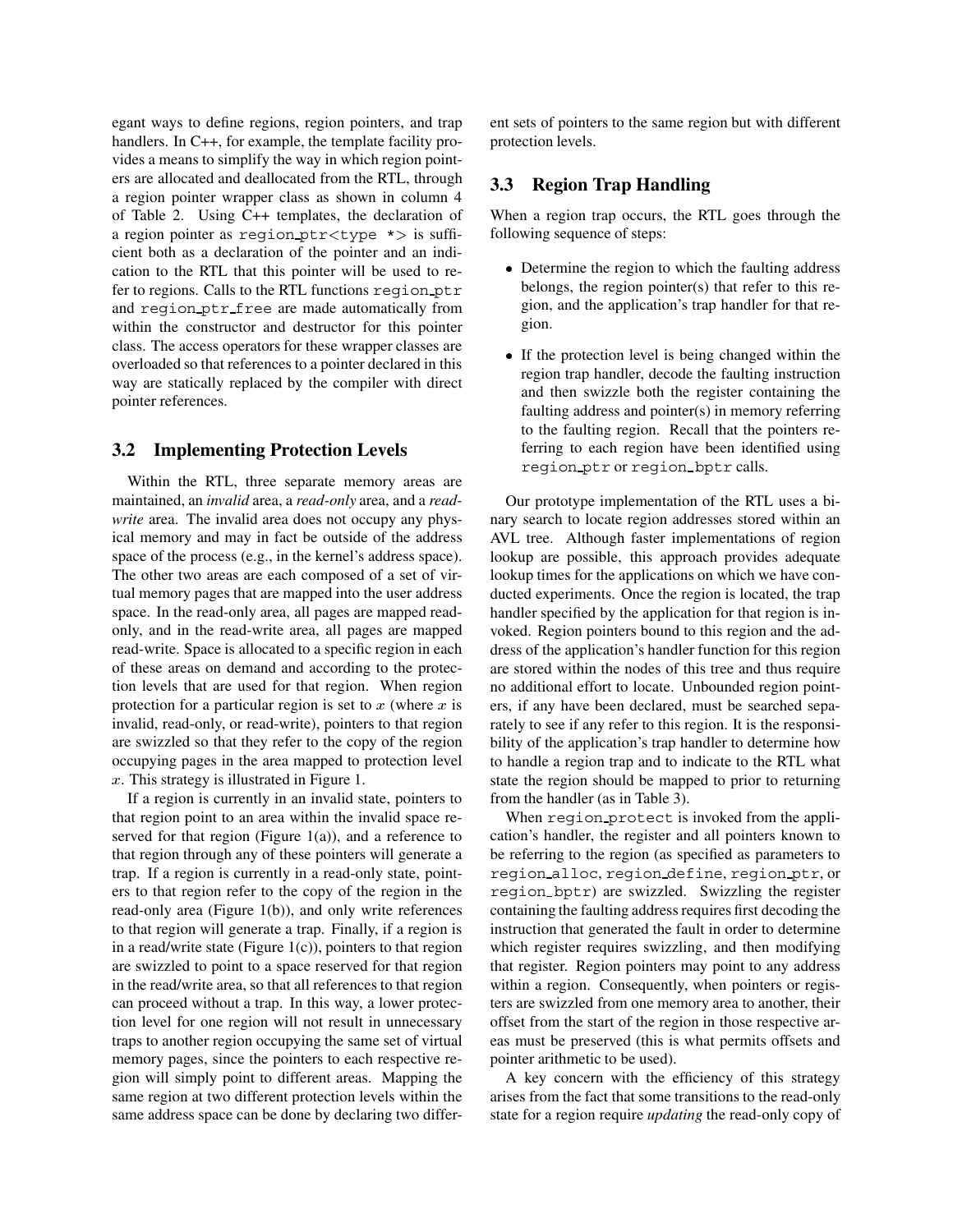

Figure 1: Setting region protection levels by swizzling region pointers between three areas: invalid, read-only, and read-write. On architectures with a large kernel address space (e.g., MIPS), the invalid area is mapped to kernel space. On other architectures, the invalid area is mapped to user space but does not occupy physical memory.

the region, in order to maintain consistency. In particular, on transitions directly from the read-write state to the read-only state, or transitions from the read-write state to the invalid state and then to the read-only state, this update must be performed. Further, the pages occupied by the read-only copy of the region are themselves in a read-only state, and they must first be unprotected (using mprotect) prior to beginning the update, and then reprotected once the update is complete. The performance implications of this read-only copy update are considered in the benchmarks of Section 4. Regions that transition only between read/write and invalid states or read-only and invalid states do not incur this overhead.

The allocation of the region in two areas of memory, a read-only area and a read-write area, facilitates an additional service that many applications can make use of which is often referred to as a *diff*. Using this service, an application may, at any point during execution, query the RTL to determine the set of memory locations in a region that have been modified since a previous write trap or checkpoint operation. Many distributed shared memory systems and checkpointing applications, for example, implement such a service at a page-granularity. The region-based distributed shared memory implementation within Treadmarks, described in Section 5 also exploits this service, replacing Treadmarks' existing page-based diff mechanisms with region-based diff mechanisms.

# **3.4 Implementation Issues**

The RTL has currently been implemented on the MicroSparc and UltraSparc architectures, both running Solaris, the SGI MIPS R4400 architecture running IRIX, the IBM RS/6000 architecture running AIX, and the Pentium architecture running LINUX. Some of the issues involved in implementing these strategies on various architectures, and in particular, some of the requirements from the operating system, architecture, and compiler for an implementation of region trap handling on these and other platforms are discussed in this subsection.

#### **Architectural requirements**

Setting region protection levels to invalid requires the ability to swizzle pointers to an area that is guaranteed to generate a trap. The MIPS architecture, one of the four architectures on which we have currently implemented the RTL, makes this particularly easy. On the MIPS, addresses with the high order bit set refer to kernel space addresses, and the region trapping implementation can take advantage of this by swizzling this high order bit on pointers to regions in an invalid state. On the other architectures, our implementation creates an additional area within a processes' address space that is mapped as inaccessible and never occupies physical memory. Invalid regions are mapped to this area. These two approaches for mapping the invalid area behave the same and use the same amount of physical memory, but the latter solution potentially occupies three areas in the virtual memory address space of a process for each region.

The use of precise interrupts on protection violations by the architecture is an important prerequisite for the implementation of region trap handling. In the absence of precise interrupts, the trap handler would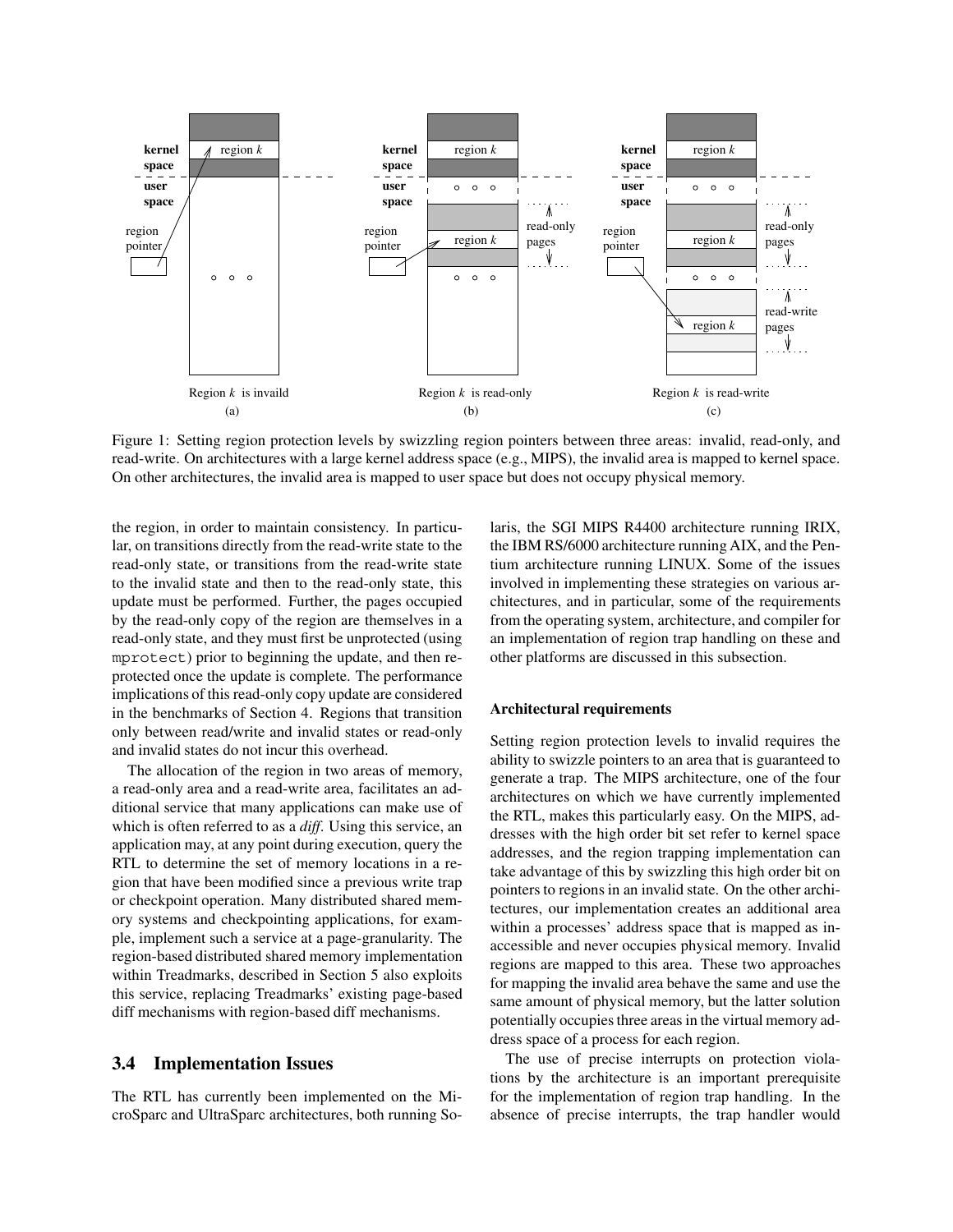have a more difficult time determining which instruction/register caused the fault, and what machine state may have been altered. Fortunately, most modern architectures (including all of the architectures discussed in this paper) use precise interrupts on protection violations.

#### **Operating system requirements**

The requirements from the operating system for an implementation of region trapping are relatively few. When a trap occurs and the RTL's trap handler is called, the operating system must provide enough processor context to the RTL trap handler to allow it to determine the faulting address, the faulting instruction, and the register that contains the faulting address. Additionally, trap recovery in the RTL requires the ability to modify and restore execution context. The versions of UNIX on which we have currently implemented the RTL (IRIX, AIX, LINUX, and Solaris) all provide this level of support.

#### **Compiler requirements**

There is some concern that the compiler might cache region pointers in registers and that these registers, which are not known to the RTL will not be swizzled upon subsequent changes in protection levels. As a result later references to the region using the cached register value will not generate the proper behaviour (either generating unwanted traps or not generating desired traps). Since protection levels are changed by calling the function region protect and since the compiler should not cache values that can be changed inside of the function call across such calls, the compiler should not create these potentially dangerous register caches. The problem is exacerbated because protection levels might be changed by a function that is called asynchronously (e.g., as a result of a trap). In the benchmarks that we have run on the five different platforms, as well as in the distributed shared memory experiments we have conducted using the RTL in the SGI MIPS environment, we have not encountered any instances of this type of pointer aliasing. It is conceivable that some compilers may perform such aliasing within registers. Fortunately, if such a problem were to arise, by declaring region pointers as volatile, the compiler is forced to generate code that reloads a region pointer (albeit probably from the cache) each time it is dereferenced, and the compiler is then not able to create register aliases to regions. This solution is clearly more restrictive than necessary, and will result in some performance degradation. Ideally, compilers should also support a flag that prohibits the aliasing of pointers in registers without requiring these pointers to be declared as volatile.

# **4 Micro-benchmarks**

In this section, we present the results of benchmarks that measure the overhead of region trapping mechanisms relative to standard VM page trapping primitives. These benchmarks are not designed to provide insight into overall application performance using page or regionbased trapping mechanisms, since the two techniques will likely result in a different number of traps being generated. Instead, these benchmarks provide some indication of how well different architectures and operating systems support region trapping mechanisms and whether the overheads incurred by the region trapping mechanisms would be prohibitive for application domains that commonly make use of VM primitives. Section 4.1 describes the benchmarks that we use and Section 4.2 discusses the results of these benchmarks.

#### **4.1 Benchmark Descriptions**

Three benchmarks are used. The first, referred to as trap, measures the overhead of using trap mechanisms. For VM primitives, this is simply the cost of entering and exiting a signal handler. For RT primitives, the trap time also includes the additional cost (within the signal handler) of decoding the instruction, locating the region, calling a null application trap handler, and swizzling the region pointer and a register.

Appel and Li observe in their paper that applications that use virtual memory primitives typically perform one of the following two sequence of operations:

- 1. Prot1: protect one page and, on a subsequent trap to that page, unprotect the page from inside the trap handler, or
- 2. ProtN: protect a set of N pages and, on a trap to any of these protected pages, unprotect the page that caused the trap from inside a trap handler.

A comparison of these two sequences provides a better understanding of the relative overheads involved in using trapping mechanisms than simply measuring trap costs alone. Consequently, we use two benchmarks that are patterned after these two sequences. These two benchmarks, referred to as Prot1 and ProtN, are constructed in the same way as described in the Appel and Li paper. In the Prot1 test, a protected page or region is referenced and, inside the trap handler, the page or region is unprotected and another one is protected. In the ProtN test, 100 pages or regions are protected, and each one is referenced and unprotected one at a time within a trap handler.

A large number of repetitions of these sequences are conducted in order to obtain an average cost per sequence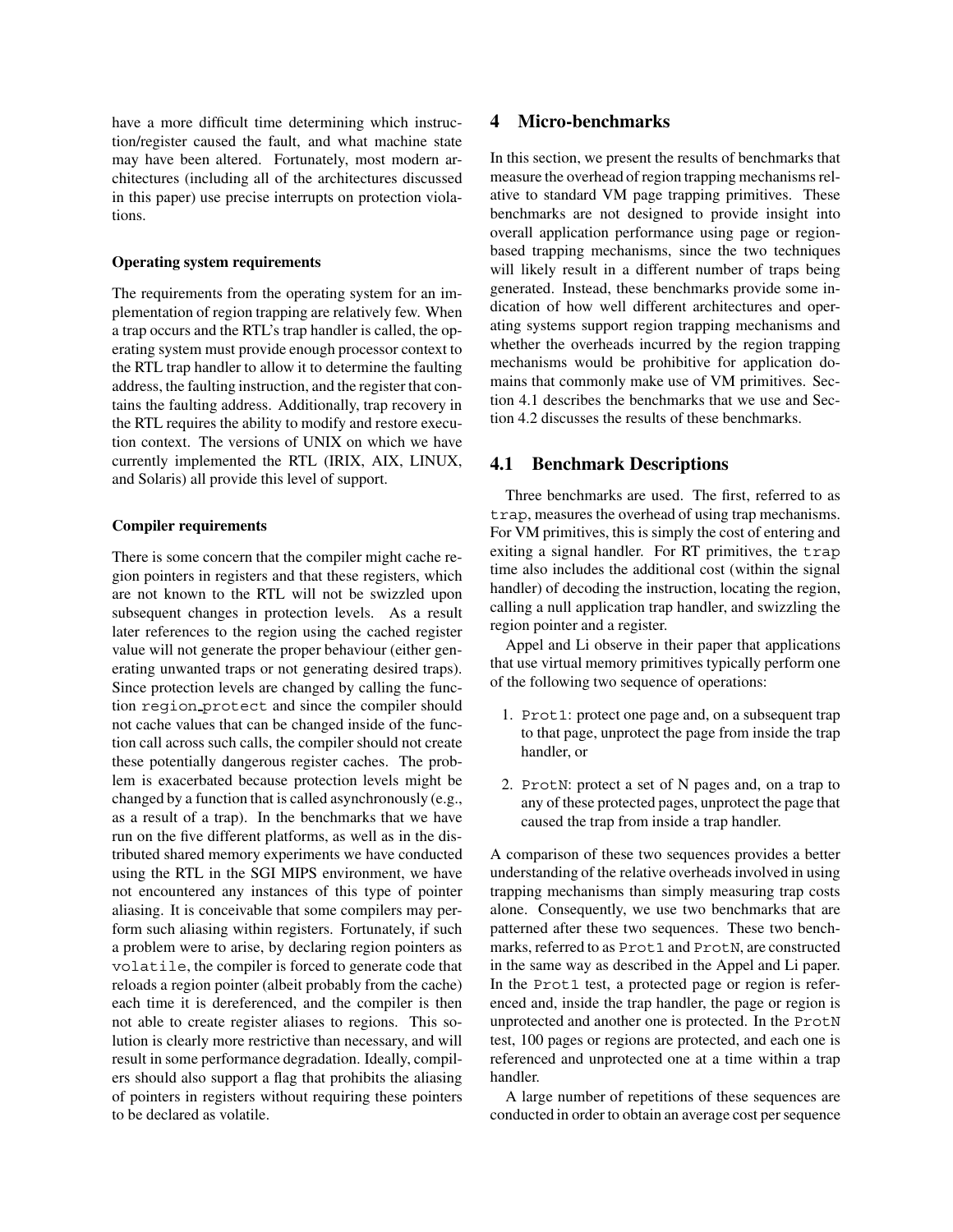| <b>OS</b>    | Arch              | page | VM   |       | RT-basic |      | RT-update |       |      |       |       |
|--------------|-------------------|------|------|-------|----------|------|-----------|-------|------|-------|-------|
|              |                   | size | trap | prot1 | protN    | trap | prot1     | protN | trap | prot1 | protN |
| <b>IRIX</b>  | <b>MIPS R4400</b> | 4 KB | 65   | 275   | 128      | 96   | 130       | 103   | 477  | 664   | 580   |
| 6.2          | 175 MHz           |      |      |       |          | 1.5  | 0.5       | 0.8   | 7.3  | 2.4   | 4.5   |
| Solaris      | MicroSparc        | 8 KB | 286  | 778   | 591      | 352  | 365       | 366   | 2258 | 2539  | 2518  |
| 2.5.1        | <b>70 MHz</b>     |      |      |       |          | 1.2  | 0.5       | 0.6   | 7.9  | 3.3   | 4.3   |
| Solaris      | <b>UltraSparc</b> | 8 KB | 94   | 200   | 167      | 112  | 119       | 127   | 854  | 910   | 830   |
| 2.5.1        | 168 MHz           |      |      |       |          | 1.2  | 0.6       | 0.8   | 9.1  | 4.5   | 5.0   |
| <b>LINUX</b> | Pentium Pro       | 4 KB | 12   | 39    | 30       | 23   | 32        | 28    | 115  | 198   | 174   |
| 2.0.0        | 200 MHz           |      |      |       |          | 1.9  | 0.8       | 0.9   | 9.6  | 5.1   | 5.8   |
| AIX          | <b>PowerPC</b>    | 4 KB | 61   | 169   | 146      | 92   | 107       | 104   | 190  | 774   | 688   |
| 4.1          | 133 MHz           |      |      |       |          | 1.5  | 0.6       | 0.7   | 3.1  | 4.6   | 4.7   |

Table 4: Times (in microseconds) comparing VM primitives, RT-basic and RT-update. RT-basic refers to region traps on which the read-only copy of the region does not need to be updated, while RT-update refers to region traps on which the read-only copy of the region must be updated. RT region size is equal to the system page size. Numbers on the 2nd line for each system are the ratio of RT test costs relative to the corresponding VM test. Times reported are the average of multiple iterations of each test on different pages or regions.

(typically 10,000 to 100,000 repetitions were used, depending on the time taken to execute each sequence). However, because of the caching effects that occur as a result of doing multiple repetitions, all results should be considered optimistic. Additionally, the results do not consider overheads the RTL would incur as a result of swizzling multiple pointers (since the number of such pointers will typically be small and the overhead required to simply modify a pointer will be negligible) and the design of the trap benchmark does not consider overheads incurred to search for the faulting region. However, since the Prot1 and ProtN benchmarks use 100 regions, the costs to find the appropriate region are included in those benchmarks. Although the time required to find the appropriate region in the RTL depends on the number of regions, similar overheads would be incurred using VM primitives if the action taken on a trap depends on the object generating the trap.

For all three benchmarks (trap, Prot1, and ProtN), region trap overheads are classified as RT-basic and RT-update. RT-basic measures the cost of region traps that *do not* require an update of the read-only copy of the region, while RT-update measures the cost of region traps that *do* require such an update. Region size plays a significant role in the cost of RT-update traps, but no role in the cost of RT-basic traps. The first set of tests use a region size that is equivalent to the size of a page on each system (8 KB on Solaris and 4 KB on the others). Subsequent tests show the effect of varying the region size on the Prot1 benchmark.

# **4.2 Benchmark Results**

Table 4 shows the results of the three tests on each of the systems on which our RTL prototype has been implemented. For each OS/architecture shown in this table, the second line shows the ratio of the cost of the RT benchmark relative to the equivalent VM benchmark. Thus, for example, RT-basic *trap* time under IRIX is 96 microseconds, while the VM *trap* time is 65 microseconds, resulting in a relative cost ratio of 1.5. A number less than 1 implies that the RT benchmark is faster than the equivalent VM benchmark.

Entering and exiting a signal handler requires crossing OS protection boundaries. This is fairly expensive on all architectures that we study, though the fast exception handling technique described by Thekkath and Levy [25] would significantly reduce this cost for both VM and RT primitives. Protection trap times on the LINUX/Pentium configuration are particularly low when compared with the other OS/architecture configurations, with trap times five times lower (12  $\mu$ s) than the next best time (61  $\mu$ s on the AIX system).

RT-basic trap costs are between 1.2 and 1.5 times more expensive than VM trap costs on all architectures except LINUX (due to its fast protection traps and more complex instruction set), where RT trap costs are 1.9 times more expensive. RT-update trap costs, as would be expected, are significantly higher, ranging from 3.1 times more expensive than VM trap costs on the AIX system to 9.6 times more expensive on LINUX. However, in our measurements of the components of this overhead, we found that for regions equivalent to or smaller than the size of a page, the cost of the memcpy function used to copy regions from the read-write area to the read-only area makes up only a small portion of this cost. Most of the additional cost for RT-update comes from the fact that the pages occupied by the read-only copy must be unprotected using mprotect before the update can begin, and then reprotected (again using mprotect) after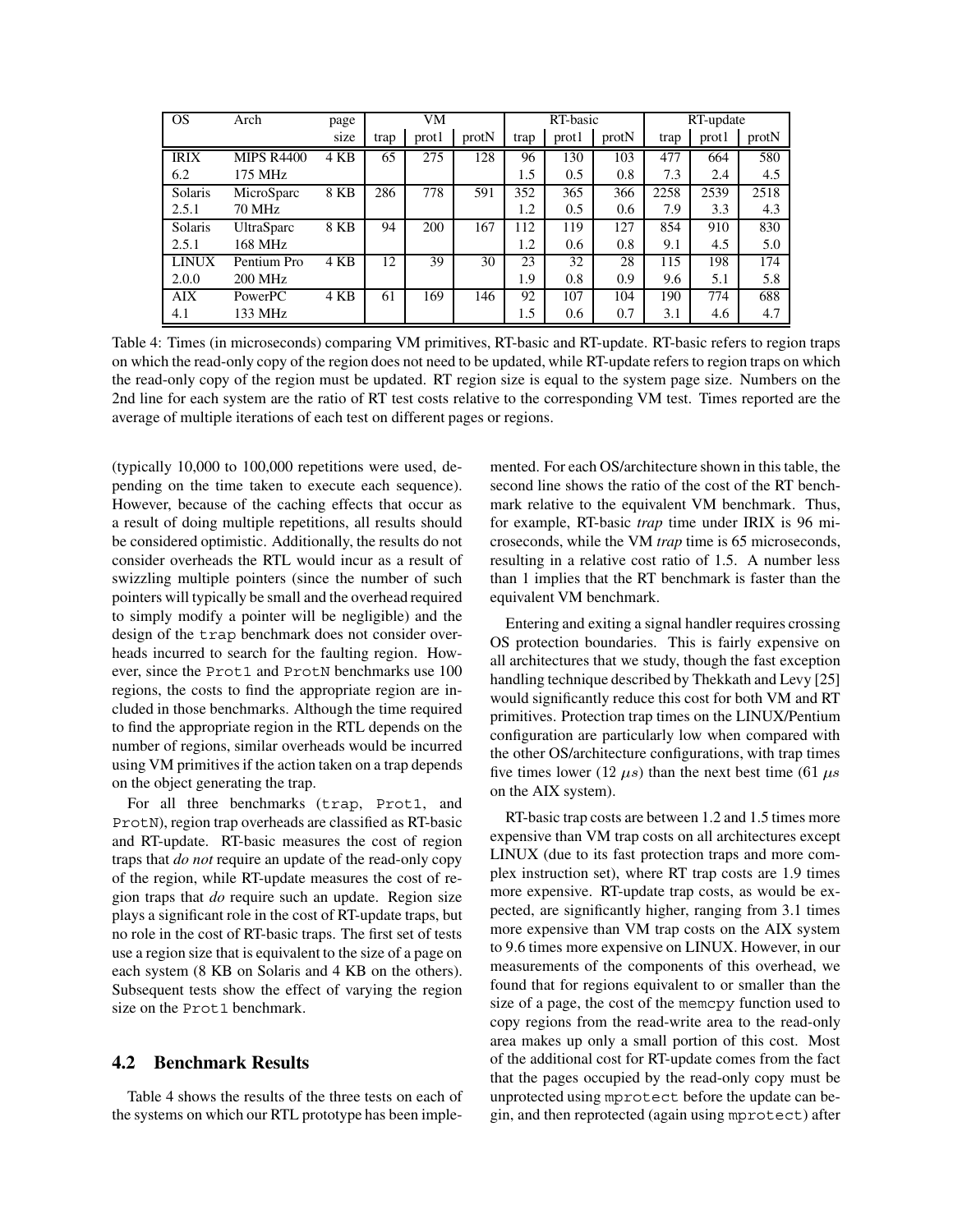| <b>OS</b>    | Arch              | $region = 1 page$ |           | 64 KB Regions |          |           | 256 KB Regions |          |           |
|--------------|-------------------|-------------------|-----------|---------------|----------|-----------|----------------|----------|-----------|
|              |                   | VM)               | RT-update | $K$ pages     | $(VM)*K$ | RT-update | $K$ pages      | $(NM)*K$ | RT-update |
| <b>IRIX</b>  | <b>MIPS R4400</b> | 275               | 664       | 16            | 4400     | 1548      | 64             | 17600    | 5650      |
| 6.2          | 175 MHz           |                   | 2.4       |               |          | 0.4       |                |          | 0.3       |
| Solaris      | MicroSparc        | 778               | 2539      | 8             | 6224     | 8990      | 32             | 24896    | 23042     |
| 2.5.1        | <b>70 MHz</b>     |                   | 3.3       |               |          | 1.4       |                |          | 0.9       |
| Solaris      | <b>UltraSparc</b> | 200               | 910       | 8             | 1600     | 1448      | 32             | 6400     | 3552      |
| 2.5.1        | 168 MHz           |                   | 4.5       |               |          | 0.9       |                |          | 0.6       |
| <b>LINUX</b> | Pentium Pro       | 39                | 198       | 16            | 624      | 464       | 64             | 2496     | 2606      |
| 2.0.0        | <b>200 MHz</b>    |                   | 5.1       |               |          | 0.7       |                |          | 1.0       |
| <b>AIX</b>   | PowerPC           | 169               | 774       | 16            | 2704     | 1915      | 64             | 10816    | 10151     |
| 4.1          | 133 MHz           |                   | 4.6       |               |          | 0.7       |                |          | 0.9       |

Table 5: Prot1 benchmarks for varying region size. K is the number of pages occupied by a region. All times shown are in microseconds. Times reported for RT-update are the average of multiple iterations of the Prot1 test on the *same* region.

the update has completed. mprotect, a system call that requires crossing OS protection boundaries and shooting down TLB entries, is relatively expensive on all of the platforms we have used in conducting our experiments.

The Prot1 and ProtN benchmarks reveal a very different picture than trap overheads alone. For the VM case, protection levels are set using mprotect. A region protect in RT-basic is very cheap by comparison (typically less than  $1 \, \text{us}$ ), since it does not require any system calls. As a result, RT-basic Prot1 times are smaller than VM Prot1 times across all architectures, with differences ranging from a factor of 0.5 to 0.8. Prot1 and ProtN times are almost identical for RT-basic, due to the small overhead of a region protect call. For the VM ProtN test, protecting multiple pages in one call to mprotect is cheaper than protecting each page one at a time, so VM ProtN times are less than Prot1 times. However, RT-basic ProtN times are still lower than VM ProtN times, by factors of 0.6 to 0.9.

RT-update Prot1 times are significantly higher than RT-basic Prot1 times, as would be expected. In RTupdate however, since a significant proportion of the cost is due to using mprotect twice to unprotect and reprotect the page occupied by the region, and the VM Prot1 test performs the same number of mprotect calls, RTupdate Prot1 times range from being just 2.4 times higher than VM Prot1 on IRIX to 5.1 times higher on LINUX. RT-update ProtN times range from being 4.3 to 5.8 times higher than VM ProtN times.

# **4.3 Large Regions**

In this subsection, we consider the effects of defining large regions that span multiple pages. Since some region traps require copying the region from one area to another, it stands to reason that region trapping overheads in these cases will increase significantly as the region size is increased, although the cost of using mprotect within a region protect call in such cases will be amortized over the larger regions. The cost of handling traps to large regions is considered from two perspectives: (1) relative to the cost of handling a trap to a region for which the size is equivalent to one page, and (2) relative to the cost of handling a trap to a page-based strategy that would handle traps to the same number of pages as spanned by the region. For page-based strategies, the premise for the Appel and Li benchmarks is that typical applications incur a fault on each page separately regardless of how large the object is, since such strategies do not usually take application characteristics into account. Consequently, if a region spans  $K$  virtual memory pages in a region-based approach, the analogous page-based applications using VM mechanisms will likely incur <sup>K</sup> traps for every one trap incurred by the region-based approach.

Table 5 shows the results of the Prot 1 benchmark for region sizes equivalent to one 1 page, 64 KB and 256 KB. RT-basic times, which are not affected by region size, are not shown. Although experiments in the previous subsection were performed using multiple iterations of the same test across one hundred regions, this was not possible for the experiments here because of the large region sizes involved (declaring one hundred such regions results in paging on some of these machines). These tests are conducted using multiple iterations on the same region, and are thus more prone to caching effects than the experiments in the previous subsection. For comparison to the region trapping version, VM times show the cost of  $K$  Prot1 sequences when the region spans  $K$  pages.

For 64 KB regions, although memcpy costs go up significantly, RT-update Prot1 times increase by relatively small factors in the range of 1.6 (on the UltraSparc) to 3.5 (on the MicroSparc), when compared to the times for re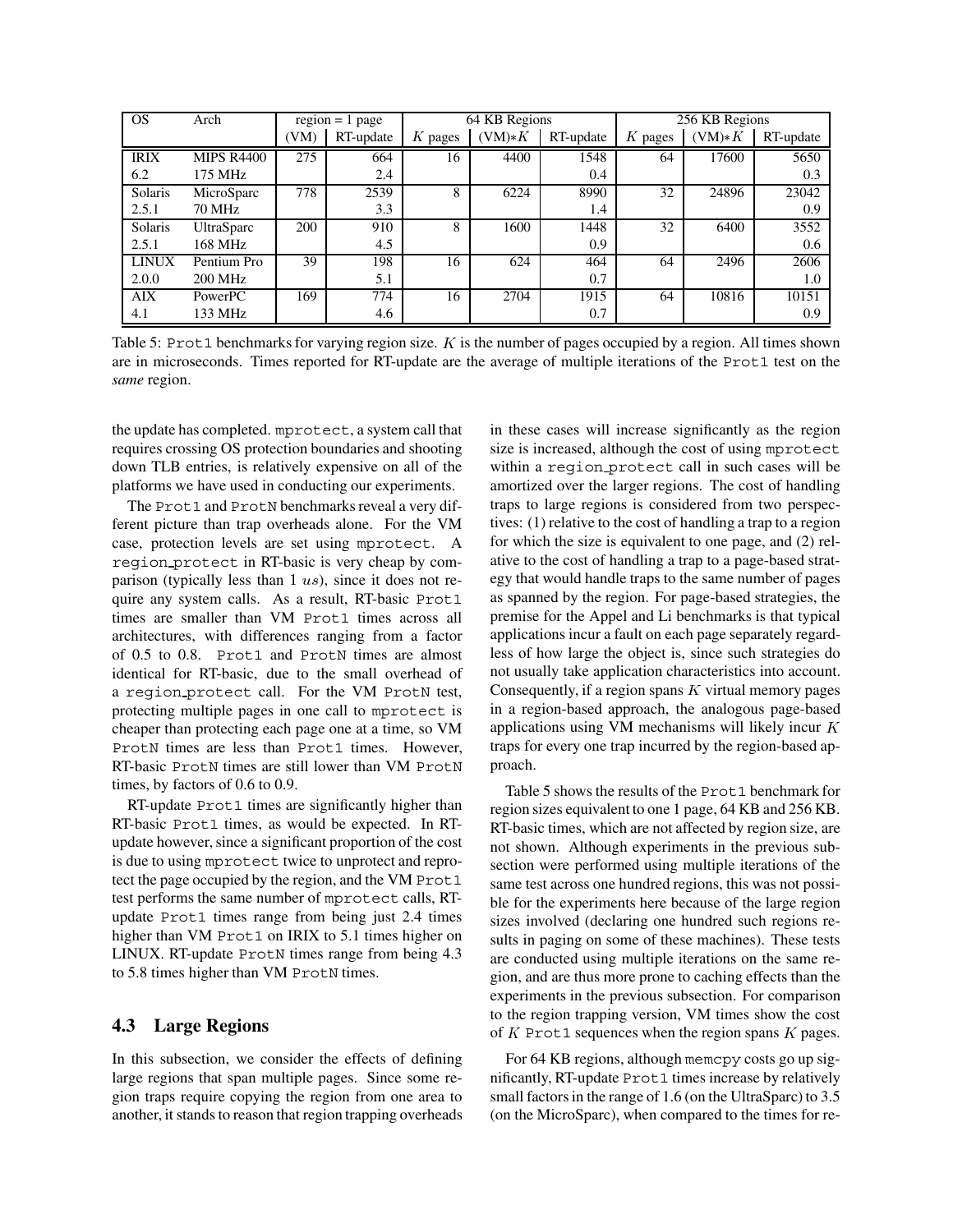gion sizes equivalent to the page size. RT-update times for the Prot1 benchmark are lower than  $K$  Prot1 sequences in the VM case for four of the systems studied (ranging from 0.4 to 0.9), and somewhat higher on the other (1.4 on the Solaris/MicroSparc system). This difference is reduced on some architectures and increased on others for 256 KB regions, so that the costs of RTupdate relative to  $K$  VM Prot1 tests range from 0.3 to 1.0. However, these latter comparisons assume for the VM case that every page spanned by the region would be referenced and that the VM strategy does not employ any strategy to increase the effective page size. A worst case comparison for the region trapping case would be in instances where only one of the  $K$  pages spanned by the region is actually referenced. In such cases, RT-basic costs, which are unaffected by region size, are the same relative to the VM case. However, RT-update costs would look significantly worse, by factors of 7 to 11 for 64 KB regions, when compared to a VM based strategy that handles a trap only to the page that was referenced.

#### **4.4 Benchmark Summary**

The benchmark results of this section provide some insight into the overheads involved in the use of the region trapping mechanisms described in this paper. The architectures on which region trapping mechanisms were implemented and studied vary significantly in speed and in the complexity of the instruction sets. Operating system overheads also play a significant role in these costs. Overall, despite the seemingly high overhead of keeping the read-only copy up-to-date with respect to the readwrite copy, region trapping overheads are competitive with VM overheads. For instance, for regions equal to the size of a page, the Prot1 benchmarks show region trapping to be faster by factors of 0.5 to 0.8 for transitions on which the read-only copy is not updated, and slower by factors of 2.4 to 5.1 when the read-only copy does need to be updated. For much larger regions, RTL costs in the Prot1 benchmark are typically comparable to or lower than VM costs when  $K$  traps to a page in the VM case are considered equivalent to one trap in the RTL case for regions spanning  $K$  pages.

Since these benchmarks provide only a microscopic view of RTL and VM overheads, the question of how real applications will perform using these mechanisms cannot be answered without examining the applications themselves. In particular, the number of traps that are actually generated is entirely application dependent and is likely to be different within a page-based and region-based version of the same application. For instance, when multiple objects occupy a single page, a page-based strategy may generate more traps than a region-based strategy (as a result of false sharing for example), or fewer (if all of the objects on that page are accessed together). Conversely, if an object is much larger than a page, a page-based strategy may generate more traps than a region-based strategy if it faults on each page of the object separately, or an equivalent and perhaps fewer number of traps if not all of the pages occupied by an object are typically referenced at one time.

To obtain a clearer picture of how RTL mechanisms would behave within a real application domain, we implemented a region trapping based coherence protocol within a distributed shared memory system. This is described in the next section.

#### **5 Case Study: Distributed Shared Memory**

This section presents some results from a case study which uses region trapping within the TreadMarks distributed shared memory (DSM) system. TreadMarks uses page-based VM primitives to implement an efficient coherence protocol called *lazy release consistency* (LRC), described in detail by Keleher *et al.* [14]. We have modified TreadMarks to support a region-based version of LRC that uses region trapping to handle traps and manage data at the granularity of regions rather than pages.

For comparison, we have designed and implemented another coherence protocol, called Multiple-Writer Entry Consistency (or MEC) which is described in detail in an earlier publication [20]. This protocol is similar to *entry consistency* [6] from the programming perspective except that it uses program-level annotations that are non-synchronizing. In this paper versions of the applications that have been implemented using this protocol are referred to as the Annotated Regions (AN) versions. They behave like the region trapping versions except that they use program-level annotations rather than traps to indicate when regions are referenced for read or write.

While the annotated (AN) versions are significantly more difficult to program, a comparison between the region trapping and annotated regions versions of these applications highlights the overhead of the region trapping mechanisms. At the same time, a comparison between the page-based version and region-trapping versions highlights both the cost of using region trapping versus VM mechanisms as well as the trade-offs between using regions rather than pages for data management.

Six applications were used in this study: matrix multiplication (MM), red-black successive over-relaxation (SOR), blocked contiguous LU-decomposition (LU), a Floyd-Warshall algorithm for finding shortest paths in a directed graph (FLOYD), integer sort (IS), and the traveling salesperson problem (TSP). TSP, SOR, and IS are all from the suite of applications used in earlier Tread-Marks studies [1], LU is from the Splash-2 benchmark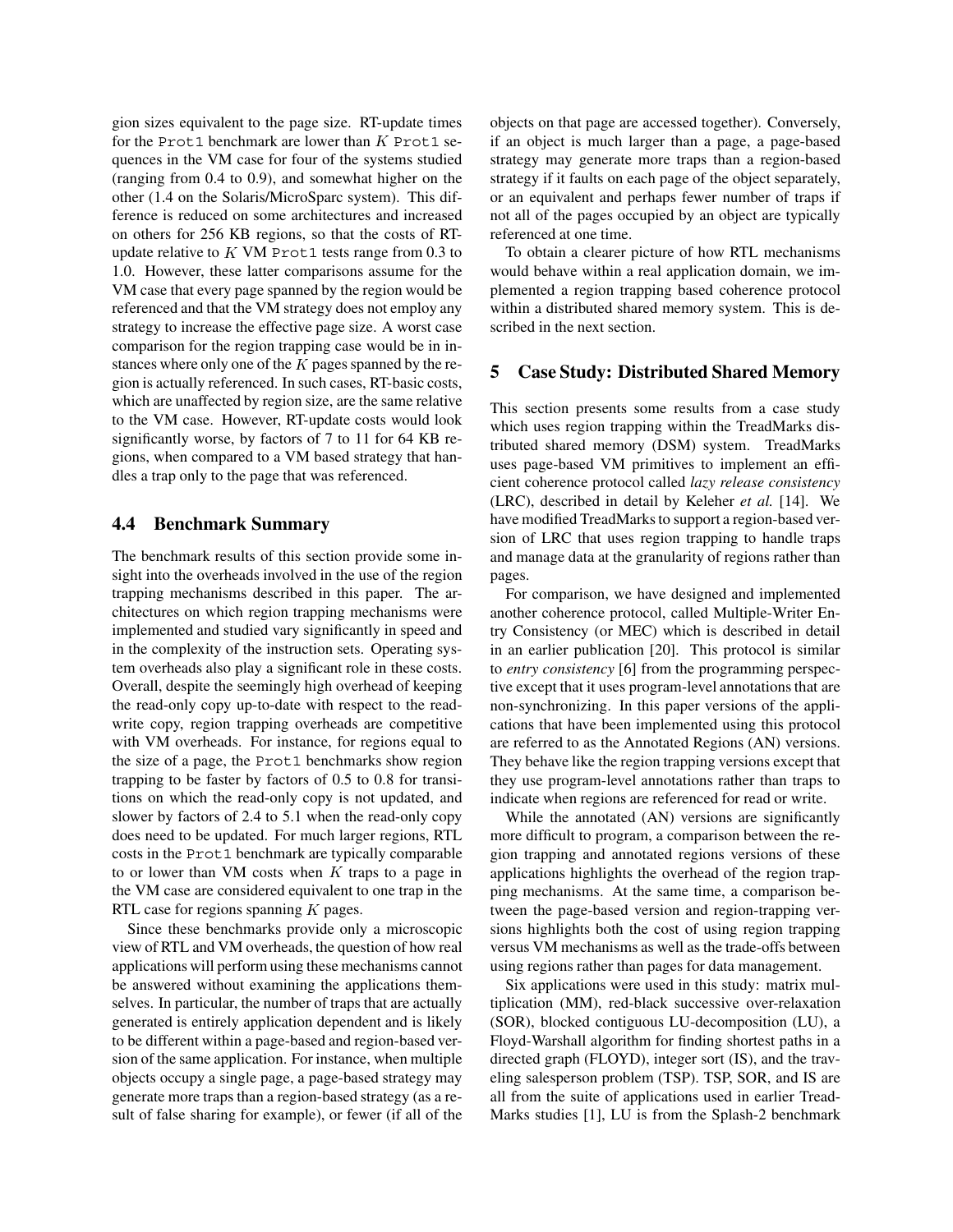| Treadmarks version (VM)                                                                                                                                                                                                                                            | Region Trapping version (RT)                                                                                                                                                                                                                                               | Annotated Regions version (AN)                                                                                                                                                                                                                                                                                                                                                                                 |
|--------------------------------------------------------------------------------------------------------------------------------------------------------------------------------------------------------------------------------------------------------------------|----------------------------------------------------------------------------------------------------------------------------------------------------------------------------------------------------------------------------------------------------------------------------|----------------------------------------------------------------------------------------------------------------------------------------------------------------------------------------------------------------------------------------------------------------------------------------------------------------------------------------------------------------------------------------------------------------|
| float **red, **black                                                                                                                                                                                                                                               | float **red, **black                                                                                                                                                                                                                                                       | float **red, **black                                                                                                                                                                                                                                                                                                                                                                                           |
|                                                                                                                                                                                                                                                                    |                                                                                                                                                                                                                                                                            | int *redX, *blackX                                                                                                                                                                                                                                                                                                                                                                                             |
| for $(i=0; i < M+1; i++)$ {<br>$\text{red}[i] = \text{Tmk\_malloc}(NS)$<br>$black[i] = Tmk_malloc(NS)$<br>for $(i=begin;i>l=end;i++)$ {<br>for $(k=0; k < N; k++)$ {<br>$black[i][k] = (red[i-1][k] +$<br>$red[i+1][k] + red[i][k] +$<br>$\text{red}[i][k+1]/4.0;$ | for $(i=0; i < M+1; i++)$ {<br>$\text{red}[i]$ = region_alloc(NS, & red[i])<br>$black[i]$ = region_alloc(NS, & black[i])<br>for $(i=begin;i=end;i++)$ {<br>for $(k=0; k < N; k++)$ {<br>$black[i][k] = (red[i-1][k]+$<br>$red[i+1][k] + red[i][k] +$<br>$red[i][k+1]/4.0;$ | for $(i=0;i< M+1;i++)$ {<br>$red[i]$ = region_alloc(NS, & redX[i])<br>$black[i]$ = region_alloc(NS, & black X[i])<br>for $(j=begin; j<=end; j++)$ {<br>write access (blackX[j])<br>readaccess( $redX[i-1]$ )<br>readaccess( $redX[i+1]$ )<br>readaccess( $realX[i]$ )<br>for $(k=0; k < N; k++)$ {<br>$black[i][k] = (red[i-1][k] +$<br>$\text{red}[i+1][k] + \text{red}[i][k] +$<br>$\text{red}[i][k+1]/4.0;$ |
|                                                                                                                                                                                                                                                                    |                                                                                                                                                                                                                                                                            |                                                                                                                                                                                                                                                                                                                                                                                                                |

Table 6: Snapshots of some code within SOR using VM, RT, and AN. M is the number of rows and NS is the size of each row.

suite [27], and MM and FLOYD were written locally.

# **5.1 Programming with Regions**

Table 6 contrasts how one of the applications used in our study, SOR, is written to use each of the three protocols that we compare, page-based LRC (VM), region trapping LRC (RT), and annotated regions LRC (AN). Only a portion of SOR is shown but the example illustrates the program-level differences between these three approaches. In the original TreadMarks system, shared data must be allocated dynamically using the Tmk\_malloc routine. In the original VM version of SOR (obtained with the TreadMarks distribution), each row of the two matrices (called red and black) is allocated separately using Tmk malloc. In the RT version, each row is defined as a region by changing the Tmk\_malloc call to region alloc and providing a pointer to that region as a parameter. The rest of the code is identical for both page-based and region trapping versions of SOR. In the annotated regions version, each region is explicitly associated with a region identifier for that region (redX and blackX in the example), that is used in subsequent readaccess or writeaccess calls to identify a series of references to the region. Obviously a key motivation for implementing the RTL is to avoid having to annotate programs as shown in the AN example.

The other five applications required similar modifications to implement region trapping and annotated versions, although some of these applications use aliases to region pointers that also need to be declared as region pointers. In MM, all of the rows in a matrix used by a single processor are aggregated into a single region. In FLOYD, each row of the shared matrix is defined as a single shared region. In LU, each block is laid out contiguously and allocated separately in the original Splash-2 version. These blocks are allocated as regions in the RT version. In IS, there is a single shared data structure, a shared bucket, which is defined as a region. Finally, the original TreadMarks version of TSP allocates a single block of shared data using a single Tmk malloc call. This block contains several different data structures. The RT version separates some of these data structures into separate regions, the largest of which is still about 700 KB in size.

#### **5.2 Performance and RTL Overhead**

We have conducted a series of experiments on a cluster of four 175 MHz R4400 SGI workstations connected by 155 Mbps links to a Fore Systems ASX-200 ATM switch. Table 7 shows the problem sizes used in these experiments, the size and number of regions defined in the region trap and annotated region-based versions (only the main regions are described), and the execution times of the applications on one processor and on four processors for each of the three models. Table 8 shows the number of traps that occur on a typical processor in the RT and VM versions of the applications, the RT overhead as a percentage of the runtime, and the number of messages and bytes transmitted between processors (relative to one processor) for both the RT and VM versions.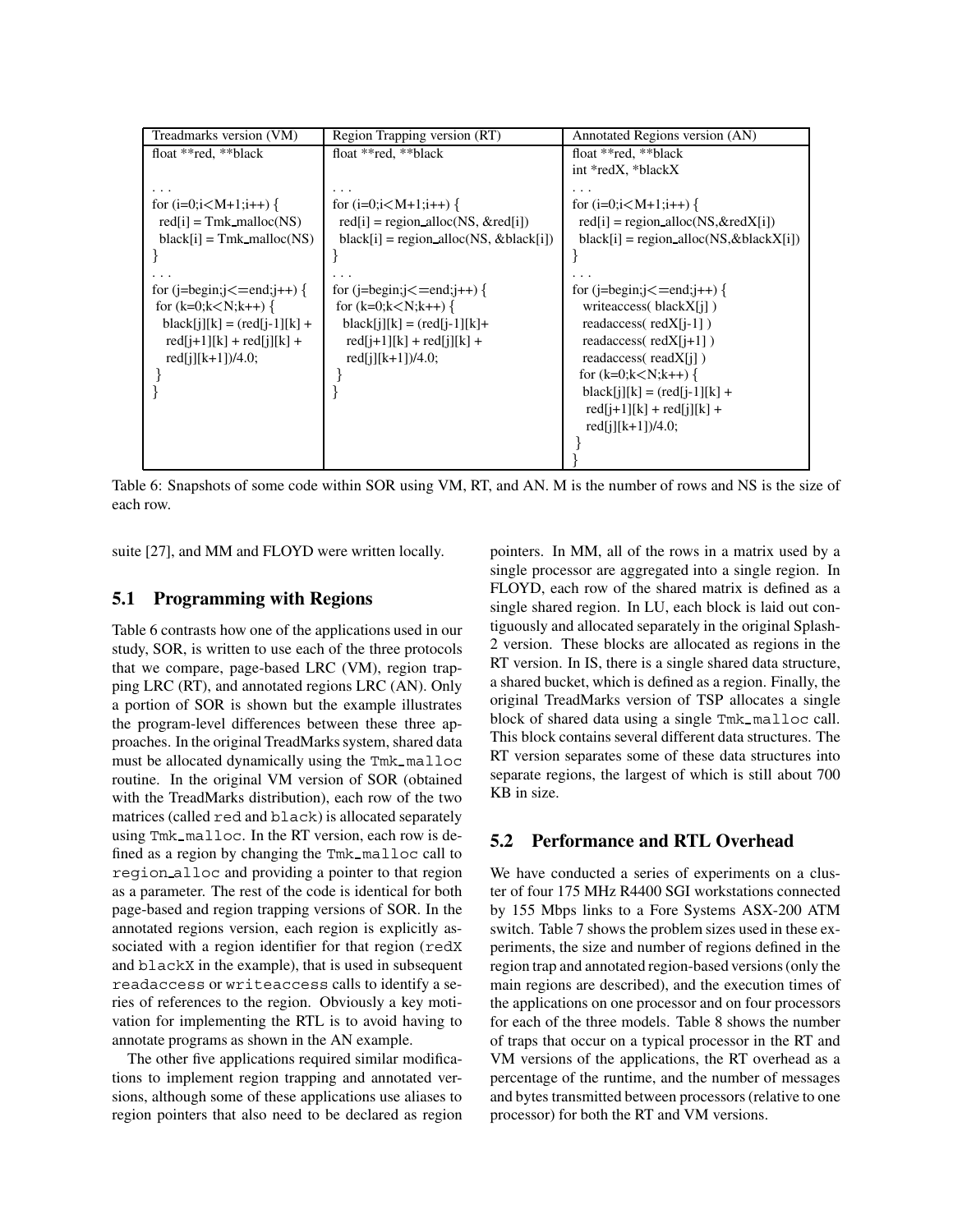| app          | problem size and shared data structure            | regions |                        | execution times |    |           |    |
|--------------|---------------------------------------------------|---------|------------------------|-----------------|----|-----------|----|
|              |                                                   | num     | size                   |                 | VM | <b>RT</b> | AN |
| <b>MM</b>    | 640x640 matrices                                  | Q       | $\approx 1 \text{ MB}$ | 81              | 33 | 22        | 22 |
| <b>SOR</b>   | 200x4096 matrices, 100 iterations                 | 4097    | 8 KB                   | 46              | 27 | 16        | 15 |
| LU           | $1024x1024$ matrix, blocksize = 64                | 1024    | 32 KB                  | 59              | 34 | 21        | 22 |
| <b>FLOYD</b> | 567 node graph                                    | 567     | 2.2 KB                 | 137             | 64 | 48        | 48 |
| <b>TSP</b>   | 19 city tour vector                               |         | 1 MB                   | 87              | 73 | 60        | 51 |
| <b>IS</b>    | $2^{22}$ keys, bucketsize = $2^9$ , 10 iterations |         | 2 KB                   | 22              | 14 | 10        | 10 |

Table 7: Applications used in DSM study and the corresponding problem size descriptions and execution times (in seconds) on one processor and under VM, RT and AN on four processors.

| app          | Traps $(\#)$ |      | RT overhead  | Messages |      | KBytes |      |
|--------------|--------------|------|--------------|----------|------|--------|------|
|              | RT           | VM   | % of runtime | RT       | VM   | RT     | VM   |
| <b>MM</b>    | 3            | 600  | $< 0.1\%$    |          | 606  | 2458   | 2463 |
| <b>SOR</b>   | 548          | 2545 | $1\%$        | 490      | 1863 | 3226   | 3256 |
| LU           | 201          | 1327 | 0.5%         | 528      | 2068 | 11475  | 6495 |
| <b>FLOYD</b> | 709          | 1702 | $< 0.1\%$    | 1721     | 2559 | 119    | 2054 |
| <b>TSP</b>   | 309          | 2045 | 0.3%         | 940      | 3320 | 1077   | 711  |
| IS           | 40           | 960  | 6%           | 93       | 1013 | 4021   | 3914 |

Table 8: Total number of traps generated, and messages and kilobytes transferred for RT and VM and the estimated RT overhead as a percentage of parallel execution time.

Region trapping overheads are estimated by multiplying the number of traps incurred of each type by the cost measured for that type of trap on the appropriate architecture (as shown in Table 4). These overheads account for less than 1% of the parallel execution time in five of the six applications, and 6% in the other application (TSP). Those overheads that do exist arise largely from the cost of updating the read-only copy of the region (when required) on transitions to the read-only state for a region. In TSP, this overhead is incurred within a critical section and has rippling effects on other processors waiting to enter that critical section, thereby causing a still larger difference in overall performance between the two region-based protocols (15%). The negligible difference in performance between the region trapping and annotated regions versions in all but one of these applications (TSP) suggests that region trapping costs play a minimal role in most cases. and that the significant difference in the performance between these region trapping applications and those based on VM primitives results from the differences in managing data at a region rather than page-granularity. These results demonstrate that the RTL can be used to eliminate the need for programmer annotations in such programs while maintaining efficient execution.

Compared to the VM version, the two region-based protocols improve performance in these applications by significant margins ranging from 18% in TSP to 41% in SOR on this platform. Using application-defined regions as the medium for sharing data reduces the number of traps that occur and the number of messages communicated in all six applications. Interestingly, however, the number of bytes communicated between processors is significantly higher in the region-based protocols in two of the applications, LU and TSP. While a better choice of regions might improve this situation, the increase in bytes using regions in these two applications is a result of defining large regions that span multiple virtual memory pages. These applications suffer from false sharing within regions, where modifications to the entire region are transmitted between processors on a trap even though much of region may not be used by the other processor. On the SGI platform, the reduction in the number of messages communicated between processors in these two applications compensates for the increase in the number of bytes transmitted.

It is worth noting that in our environment the RT and AN versions of MM execute significantly faster than the VM version. This is rather surprising, since other studies report near-linear speedup for page-based DSM imple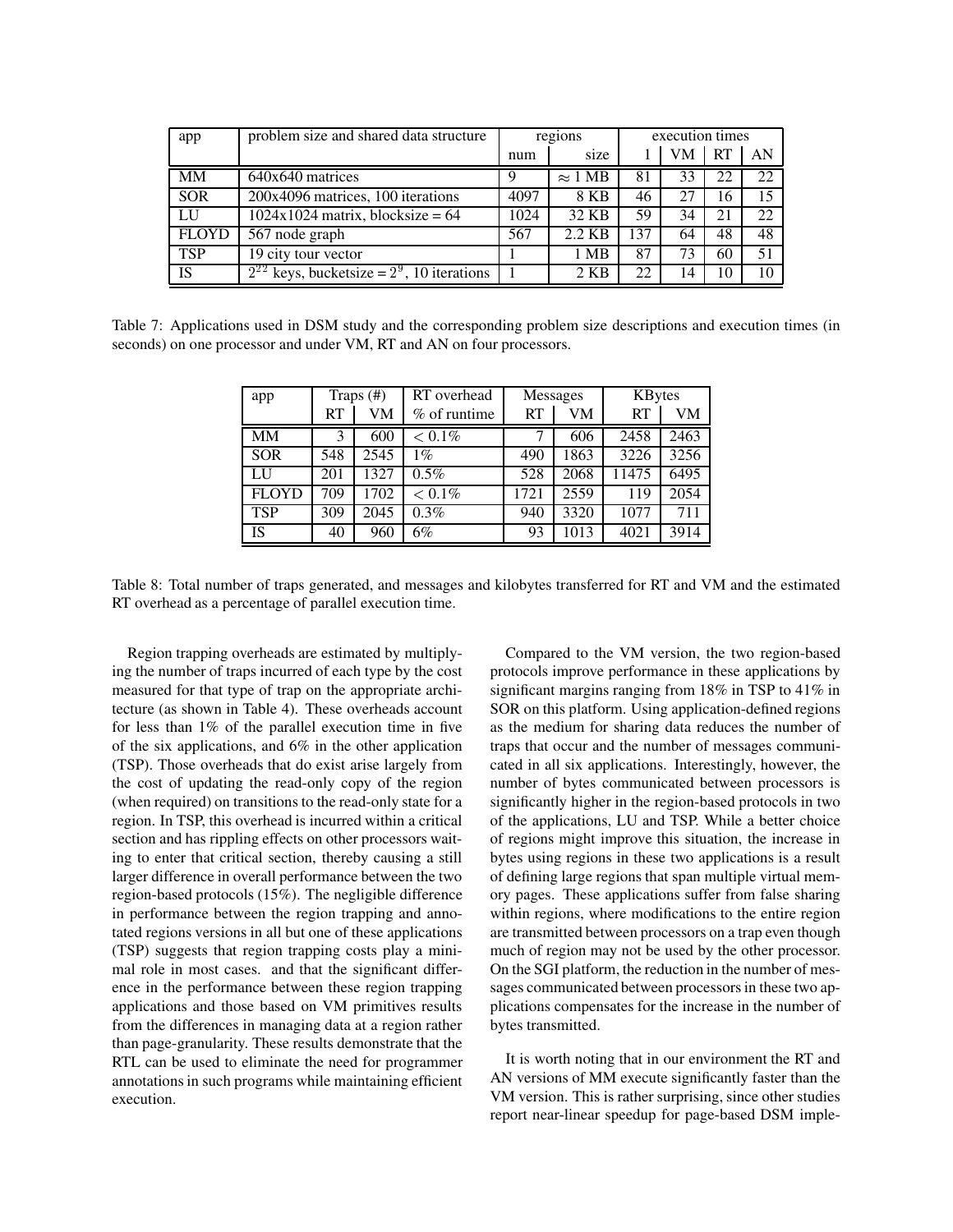mentations of MM. We do not obtain near-linear speedup for the VM version of MM because we use a matrix size that results in false sharing, our execution times include the time required to fault all data to remote machines, and IRIX 6.2 appears to delay the delivery of SIGIO signals to an executing process until it either blocks or its quantum expires. In some cases, this results in delays when requesting remote pages or regions. While such delays are not present in other environments we've used in previous studies we have found that the AN version of MM still outperforms the VM version (although in this case, the execution time is only improved by 12%) [20]. This earlier publication [20] also provides a more detailed discussion comparing the performance of page-based (VM) and region-based protocols (AN).

# **5.3 Case Study Summary**

These results provide some evidence that the overhead of the region trapping mechanisms within a DSM environment are reasonable. Since trapping overheads account for a small proportion of the execution time for both RT and VM mechanisms, the key factor in determining whether region trapping is useful within the distributed shared memory context lies in the trade-offs between using regions rather than pages for managing shared data, both from a programming and performance perspective. Studies by Adve *et al.* [1] and by Buck and Keleher [7] compare the performance of page-based LRC to objectbased EC. Each study suggests that page-based systems are competitive with and sometimes better than objectbased systems, while a similar study by Neves *et al.* [19] has found object-based systems to be much better. However, unlike the page and region-based versions of LRC used in the study presented in this section, page-based LRC and object-based EC differ not only in the use of pages rather than objects (regions) as the granularity of data management, but also in terms of the synchronization model (release consistency versus entry consistency) and coherence protocols (lazy release consistency versus write-update) that are used. Consequently, the results of those studies are not directly comparable to those presented in this section.

The comparison between the page and region-based versions of LRC presented in this section suggest that many applications may benefit from using these region trapping mechanisms instead of the traditional pagebased VM mechanisms. However, a detailed examination of these trade-offs between pages and regions within a distributed shared memory system are beyond the scope of the study presented in this section. Consequently, a number of factors that may also influence the choice of whether to use pages or regions for managing shared data have not been considered here. This includes the use of page aggregation techniques, which increase the effective size of a page [3] and would likely improve the performance of the VM case for some of the coarse-grained applications used in this study, and the use of other coherence protocols such as scope consistency [12], which captures some of the advantages of object-based protocols such as entry consistency.

# **6 Discussion**

The benchmarks and case study of Sections 4 and 5 highlight both the potential and the limitations of the current RTL implementation. The primary limitations, both in terms of the programming interface and performance, can, as it turns out, be easily addressed. In this section, we briefly discuss these limitations and how they can be overcome in the RTL.

One of the key performance costs in the RTL, the need to update the read-only copy of the RTL, can be eliminated by mapping the read-only and read-write memory areas to the *same* physical memory area. Once this is done, all of the *RT-update* costs described in Section 3.3 and shown in the figures of Section 4 are eliminated since only a single physical copy of the region needs to be maintained (unless a copy is required in order to compute *diffs*). This also eliminates the additional physical memory overhead incurred by the current RTL implementation.

The other major concern is with the RTL interface itself, which requires all pointers to a region to be explicitly declared. In work conducted concurrently and independently of our own, Itzkovitz and Schuster [11] present an alternative approach that provides the functionality that the RTL implements but without having to manipulate pointers to those regions. Itzkovitz and Schuster's MultiView system allocates each region on a separate virtual memory page, but maps each of those regions to the same set of physical memory pages. This allows the virtual memory protection levels of each region to be manipulated independently while still allocating different regions on the same page.

The MultiView approach presents a simpler programming paradigm than the RTL (regions must still be identified, but pointers to regions do not). However, MultiView may also consume a significant portion of the virtual address space because a single virtual memory page must be allocated for each region, even if the region is only a few bytes in size. This leads to a potentially more serious performance drawback in that each virtual memory page requires a single TLB entry. Since most current architectures have relatively limited TLB sizes, applications that reference many small regions may generate significantly more TLB misses using the MultiView approach. In contrast the RTL approach has a small fixed virtual memory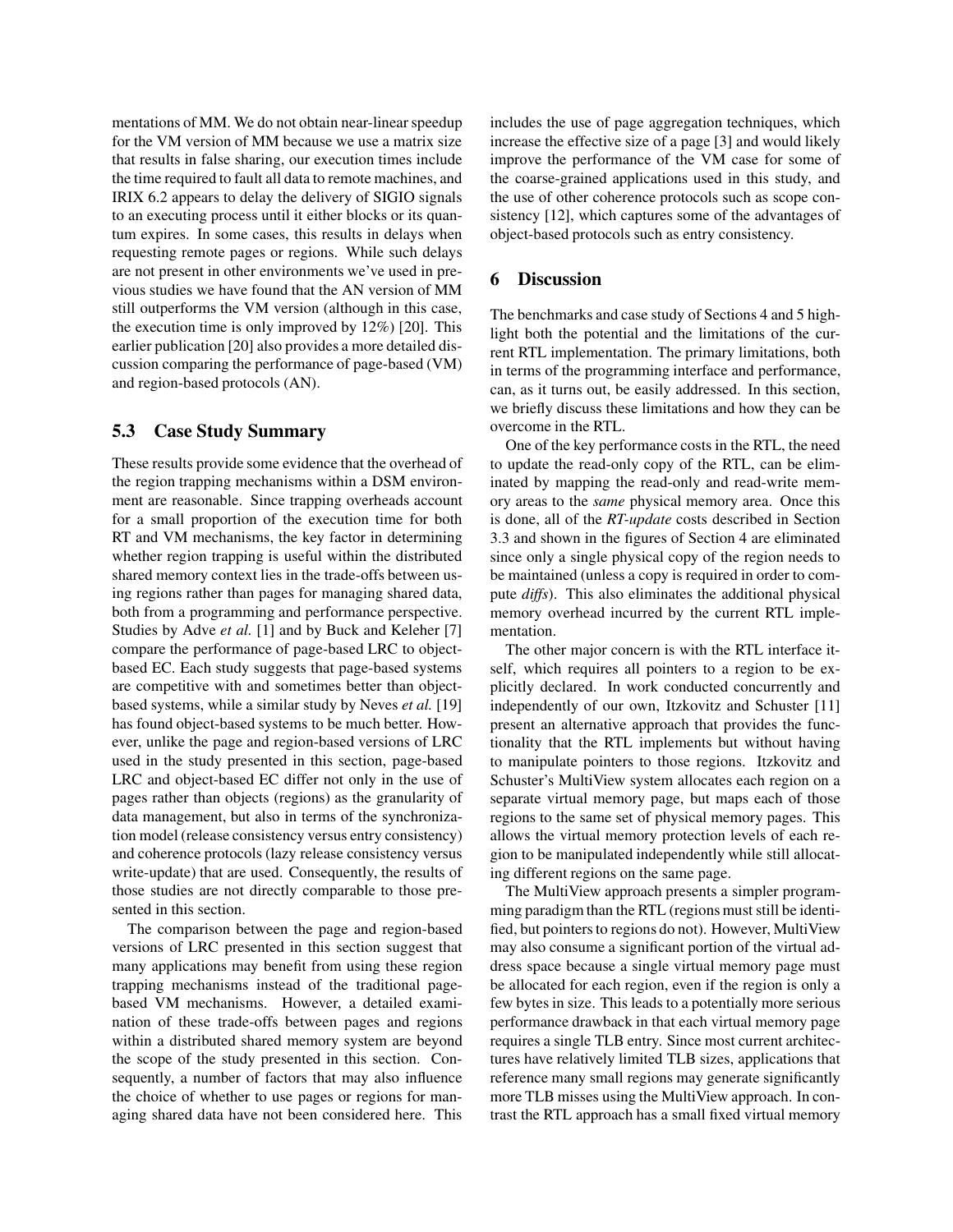and TLB entry overhead that is dependent only on the total size of the virtual memory consumed by the application. Further, once the RT-update costs in the RTL have been eliminated using the technique noted above, changing RTL protection levels will be a fraction of the cost of manipulating virtual memory protection levels. These latter costs, using the expensive mprotect system call, are required both in traditional page-based approaches and by MultiView. Thus while the MultiView approach offers clear advantages as far as the programming interface is concerned these performance issues may make the RTL approach more suitable for very fine-grained sharing.

# **7 Conclusions**

In this paper, we have described the design and implementation of the Region Trap Library, which provides the same functionality, at the granularity of user-defined regions, that application domains typically require from virtual memory primitives at a page-granularity. One of the main contributions of the mechanisms used in this library is that they do not depend on features of a particular programming language and they are portable across several architectures. Benchmarks on several operating systems and architectures suggests that the overhead of these mechanisms is typically competitive with their page-based counterparts. Our implementation of a region-based version of the *lazy release consistency* coherence protocol within the TreadMarks page-based DSM system demonstrates the applicability of region trapping mechanisms within some of the domains that make use of virtual memory primitives. In the DSM context, we found region trapping overheads to be typically less than 1%, with the exception of one application that incurred an overhead of 6%.

Together, the benchmark results and the DSM case study suggest that the region trapping mechanisms implemented in the Region Trap Library provide a feasible region-granularity data management alternative to VM primitives within some of the application domains that commonly rely on page-based VM primitives. Further study is needed to identify the overhead of the region trapping mechanisms within some of these other application domains, and to determine the value of using regions rather than pages as the unit of data management in these domains.

# **Acknowledgments**

The authors gratefully acknowledge the financial support of the Natural Sciences and Engineering Research Council of Canada (NSERC). We thank Graham Smith for porting the RTL to LINUX on the Pentium Pro and Diego Moscoso for discussions during the early stages of this work. We thank Ken Sevcik and the POW group at the University of Toronto for providing us with access to their IBM systems. Finally we wish to thank the anonymous referees for their careful reading of the paper and for their insightful comments.

# **References**

- [1] S.V. Adve, A.L. Cox, S. Dwarkadas, R. Rajamony and W. Zwaenepoel, "A Comparison of Entry Consistency and Lazy Release Consistency Implementations", Proceedings of the 2nd International Symposium on High-Performance Computer Architecture, February, 1996.
- [2] A. Agarwal, B-H. Lim, D. Kranz, and J. Kubiatowicz, "APRIL: A processor architecture for multiprocessing", Proceedings of the 17th International Symposium on Computer Architecture, pp. 104- 114, May, 1990.
- [3] C. Amza, A.L. Cox, K. Rajamani, and W. Zwaenepoel, "Tradeoffs between False Sharing and Aggregation in Software Distributed Shared Memory", Proceedings of the Sixth Conference on Principles and Practice of Parallel Programming, pp. 90-99, June 1997.
- [4] A.W. Appel and K. Li, "Virtual Memory Primitives for User Programs", Proceedings of the 4th Symposium on Architectural Support for Programming Languages and Operating Systems, pp. 96- 107, April, 1991.
- [5] H.E. Bal, M.F. Kaashoek, and A.S. Tanenbaum, "Orca: A language for parallel programming of distributed systems", IEEE Transactions on Software Engineering pp. 190-205, March, 1992.
- [6] B. Bershad, M. Zekauskas and W. Sawdon, "The Midway Distributed Shared Memory System", Proceedings of COMPCOM '93, pp. 528-537, February, 1993.
- [7] B. Buck and P. Keleher, "Locality and Performance of Page- and Object-Based DSMs", Proceedings of the 12th International Parallel Processing Symposium, March, 1998.
- [8] J.S. Chase, F.G. Amador, E.D. Lazowska, H.M. Levy, and R.J. Lettlefield, "The Amber System: Parallel programming on a network of multiprocessors", Proceedings of the 12th ACM Symposium on Operating Systems Principles, pp. 147-158, December, 1989.
- [9] M. Feeley and H. Levy, "Distributed Shared Memory with Versioned Objects", Conference